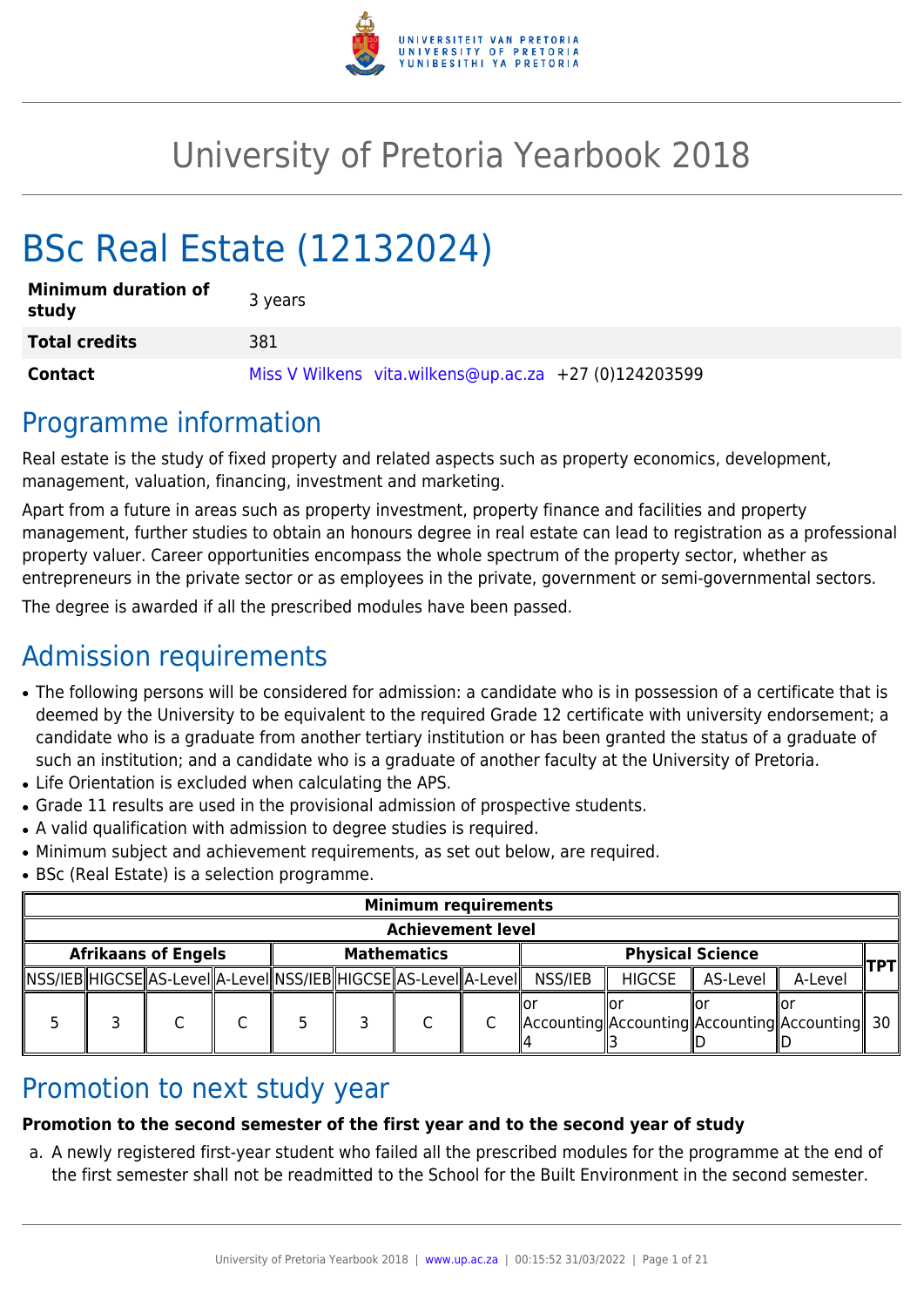

- b. A student who complies with all the requirements of the first year of study, or has at least obtained 110 credits, is promoted to the second year of study.
- c. A student who has not obtained at least 70% of the credits of the first year of study after the November examinations must reapply for admission should he/she intend to continue with his/her studies. Written application must be submitted to the student administration of the School for the Built Environment no later than 12 January. Late applications will be accepted only in exceptional circumstances after approval by the Dean and conditions of readmission as determined by the admissions committee shall apply should first-year students be readmitted.
- d. Students who have not passed all the prescribed modules of the first year of study, as well as students who are readmitted in terms of (c) must register for the outstanding modules of the first year.
- e. A student who is repeating his/her first year, may, on recommendation of the relevant head of department and with the approval of the Dean, be permitted to enrol for modules of the second year of study in addition to the first-year modules which he or she failed, providing that he or she complies with the prerequisites for the second-year modules and that no timetable clashes occur. The number of credits per semester for which a student registers may not exceed the prescribed number of credits per semester by more than 16 credits.

#### **Promotion to the third year of study**

- a. A student who complies with all the requirements of the second year of study, or has at least obtained 230 credits, is promoted to the third year of study.
- b. The Dean may, on the recommendation of the Head of Department, allow a student, who qualifies for promotion to a subsequent year of study, but who has not passed all the modules of that year, to carry over those modules to the next or a later year.
- c. The number of credits per semester for which a student registers may not exceed the prescribed number of credits per semester by more than 16 credits.
- d. A student who complies with all the requirements for the degree with the exception of one year module or two semester modules, in which a final mark of at least 40% has been obtained, may be admitted to a special examination in the module(s) concerned, at the start of the ensuing semester.
- e. On the recommendation of the Head of Department, the Dean may in exceptional circumstances deviate from the abovementioned stipulations, provided that no timetable clashes occur.

## Pass with distinction

The degree is conferred with distinction on a student:

- i. if no module of the second and third study year was repeated and a weighted average of at least 75% was obtained in one year in all the modules (excluding JCP 201), of the final study year;
- ii. the degree programme was completed within the prescribed three study years, and the final study year modules were passed on first registration without any supplementary or special examinations.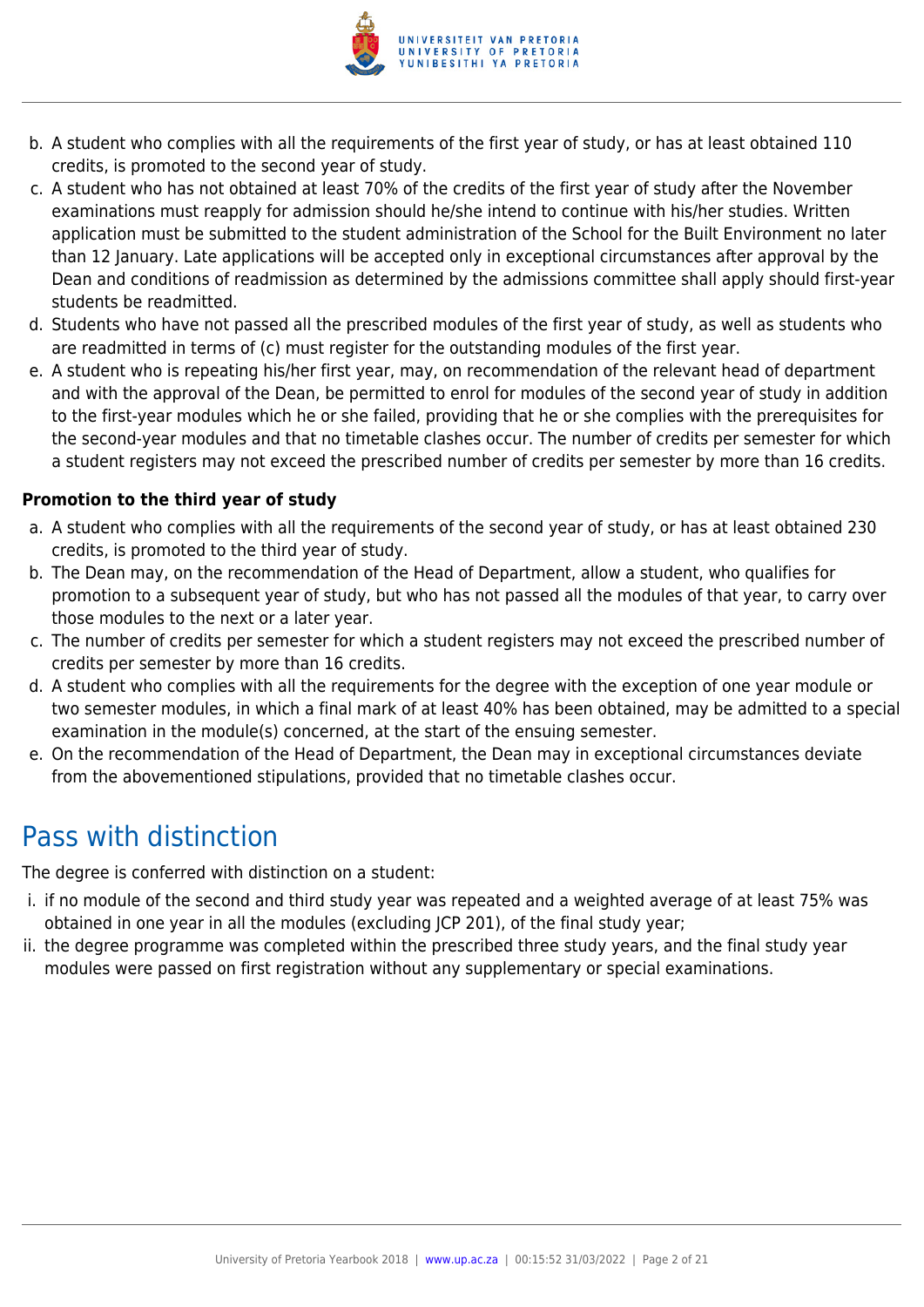

## Curriculum: Year 1

**Minimum credits: 143**

## **Fundamental modules**

#### **Academic information management 101 (AIM 101)**

| <b>Module credits</b>         | 6.00                                                                                                                                                                                                                                                                                                                                                                         |
|-------------------------------|------------------------------------------------------------------------------------------------------------------------------------------------------------------------------------------------------------------------------------------------------------------------------------------------------------------------------------------------------------------------------|
| Service modules               | Faculty of Engineering, Built Environment and Information Technology<br><b>Faculty of Education</b><br><b>Faculty of Economic and Management Sciences</b><br><b>Faculty of Humanities</b><br>Faculty of Law<br><b>Faculty of Health Sciences</b><br>Faculty of Natural and Agricultural Sciences<br>Faculty of Theology and Religion<br><b>Faculty of Veterinary Science</b> |
| <b>Prerequisites</b>          | No prerequisites.                                                                                                                                                                                                                                                                                                                                                            |
| <b>Contact time</b>           | 2 lectures per week                                                                                                                                                                                                                                                                                                                                                          |
| Language of tuition           | Separate classes for Afrikaans and English                                                                                                                                                                                                                                                                                                                                   |
| <b>Department</b>             | <b>Information Science</b>                                                                                                                                                                                                                                                                                                                                                   |
| <b>Period of presentation</b> | Semester 1                                                                                                                                                                                                                                                                                                                                                                   |

#### **Module content**

Find, evaluate, process, manage and present information resources for academic purposes using appropriate technology. Apply effective search strategies in different technological environments. Demonstrate the ethical and fair use of information resources. Integrate 21st-century communications into the management of academic information.

#### **Academic information management 111 (AIM 111)**

| <b>Module credits</b>      | 4.00                                                                                                                                                                                                                                                                                                                                 |
|----------------------------|--------------------------------------------------------------------------------------------------------------------------------------------------------------------------------------------------------------------------------------------------------------------------------------------------------------------------------------|
| Service modules            | Faculty of Engineering, Built Environment and Information Technology<br><b>Faculty of Education</b><br><b>Faculty of Economic and Management Sciences</b><br><b>Faculty of Humanities</b><br>Faculty of Law<br><b>Faculty of Health Sciences</b><br>Faculty of Natural and Agricultural Sciences<br>Faculty of Theology and Religion |
| <b>Prerequisites</b>       | No prerequisites.                                                                                                                                                                                                                                                                                                                    |
| <b>Contact time</b>        | 2 lectures per week                                                                                                                                                                                                                                                                                                                  |
| <b>Language of tuition</b> | Separate classes for Afrikaans and English                                                                                                                                                                                                                                                                                           |
| <b>Department</b>          | <b>Information Science</b>                                                                                                                                                                                                                                                                                                           |
|                            |                                                                                                                                                                                                                                                                                                                                      |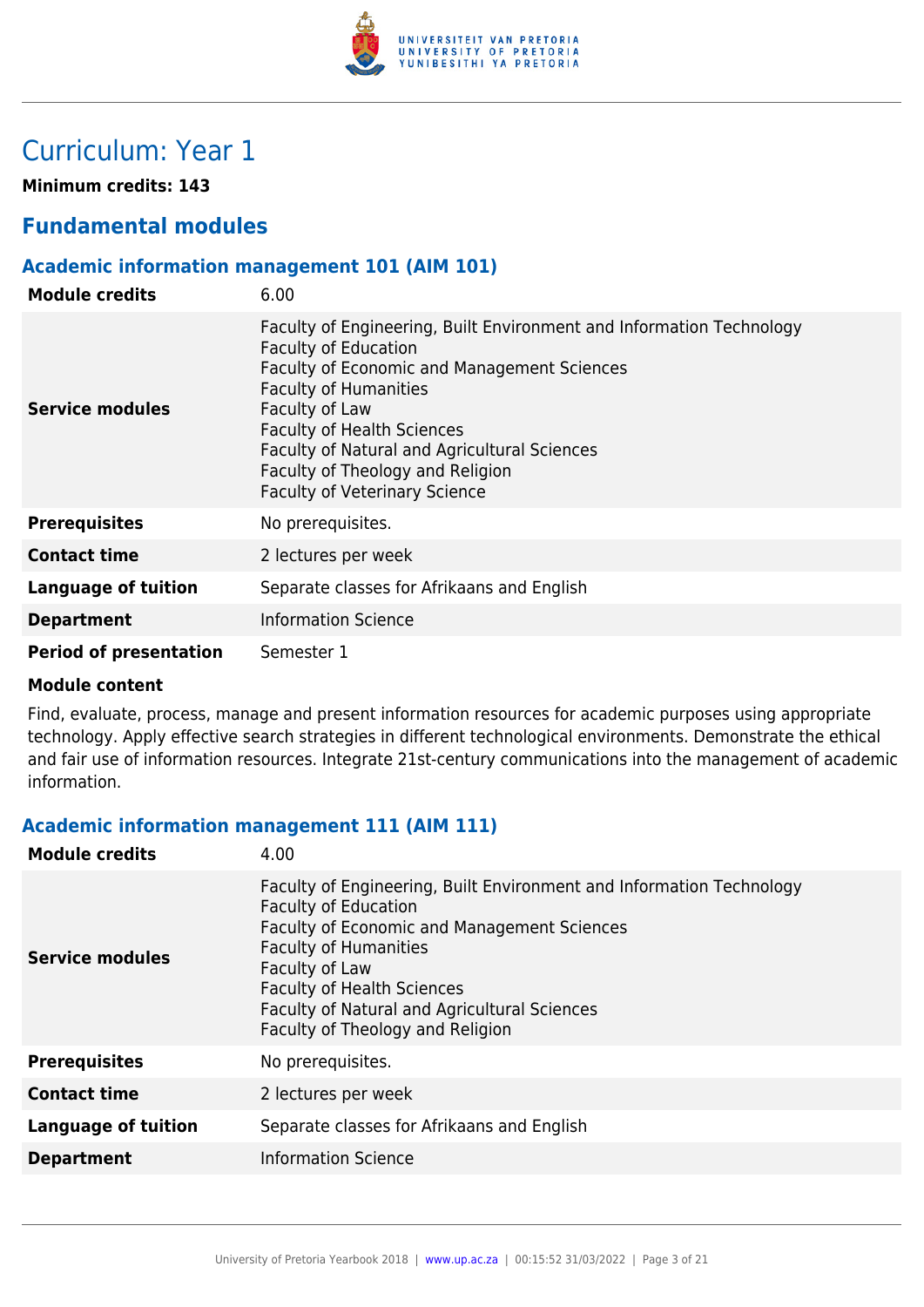

#### **Period of presentation** Semester 1

#### **Module content**

Find, evaluate, process, manage and present information resources for academic purposes using appropriate technology.

#### **Academic information management 121 (AIM 121)**

| <b>Module credits</b>         | 4.00                                                                                                                                                                                                                                                                                                                                                                  |
|-------------------------------|-----------------------------------------------------------------------------------------------------------------------------------------------------------------------------------------------------------------------------------------------------------------------------------------------------------------------------------------------------------------------|
| Service modules               | Faculty of Engineering, Built Environment and Information Technology<br><b>Faculty of Education</b><br>Faculty of Economic and Management Sciences<br><b>Faculty of Humanities</b><br>Faculty of Law<br><b>Faculty of Health Sciences</b><br>Faculty of Natural and Agricultural Sciences<br>Faculty of Theology and Religion<br><b>Faculty of Veterinary Science</b> |
| <b>Prerequisites</b>          | No prerequisites.                                                                                                                                                                                                                                                                                                                                                     |
| <b>Contact time</b>           | 2 lectures per week                                                                                                                                                                                                                                                                                                                                                   |
| <b>Language of tuition</b>    | Separate classes for Afrikaans and English                                                                                                                                                                                                                                                                                                                            |
| <b>Department</b>             | <b>Informatics</b>                                                                                                                                                                                                                                                                                                                                                    |
| <b>Period of presentation</b> | Semester 2                                                                                                                                                                                                                                                                                                                                                            |

#### **Module content**

Apply effective search strategies in different technological environments. Demonstrate the ethical and fair use of information resources. Integrate 21st-century communications into the management of academic information.

#### **Academic literacy for Construction Economics 122 (ALL 122)**

| <b>Module credits</b>         | 6.00                                                                 |
|-------------------------------|----------------------------------------------------------------------|
| <b>Service modules</b>        | Faculty of Engineering, Built Environment and Information Technology |
| <b>Prerequisites</b>          | No prerequisites.                                                    |
| <b>Contact time</b>           | 1 web-based period per week, 2 lectures per week                     |
| <b>Language of tuition</b>    | Module is presented in English                                       |
| <b>Department</b>             | Unit for Academic Literacy                                           |
| <b>Period of presentation</b> | Semester 1                                                           |

#### **Module content**

By the end of this module students should be able to cope more confidently and competently with the reading, writing and critical thinking demands that are characteristic of the field of Construction Economics.

#### **Academic orientation 112 (UPO 112)**

| <b>Module credits</b> | 0.00 |
|-----------------------|------|
|-----------------------|------|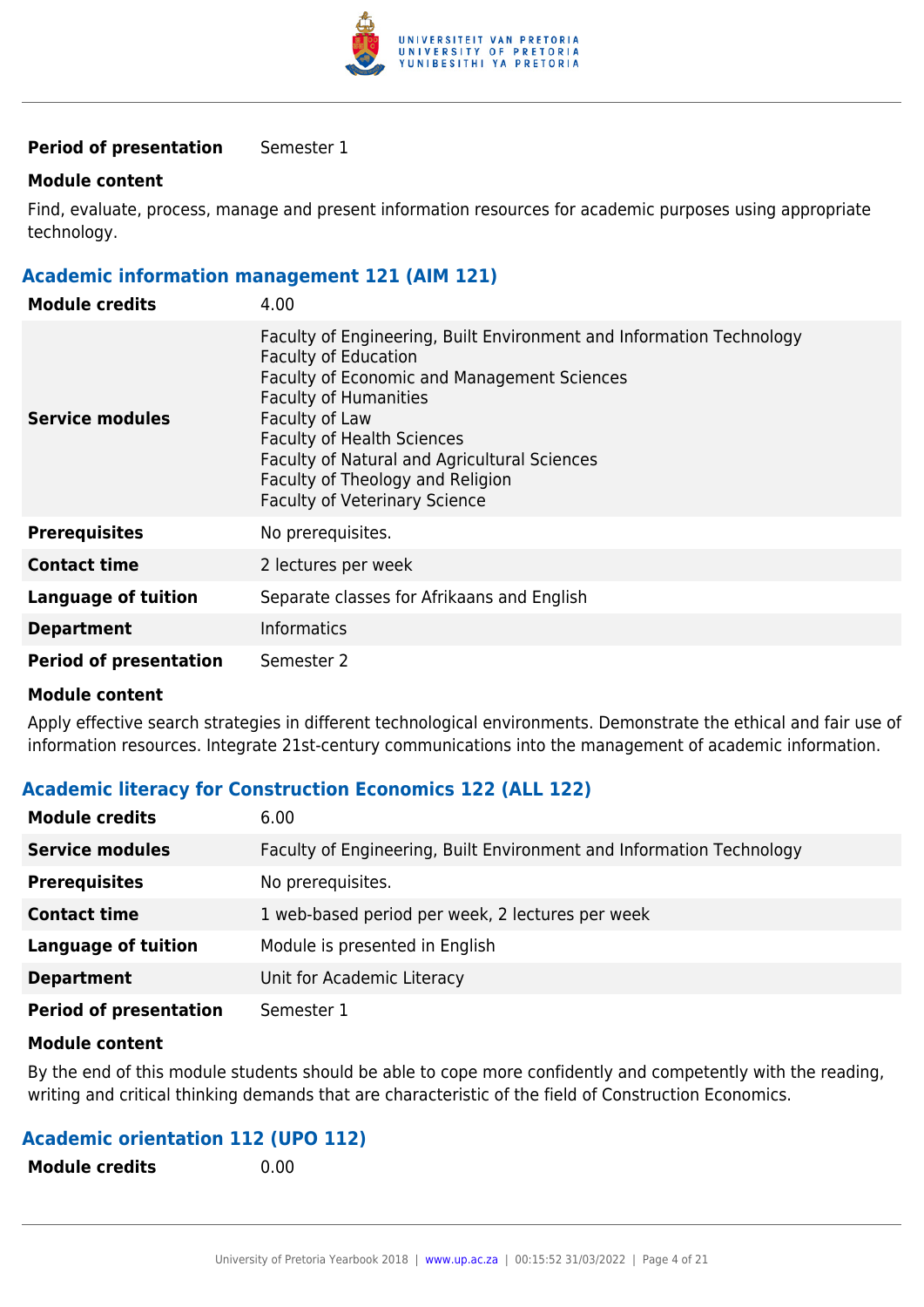

| Language of tuition           | Afrikaans and English are used in one class |
|-------------------------------|---------------------------------------------|
| <b>Department</b>             | <b>EBIT Deans Office</b>                    |
| <b>Period of presentation</b> | Year                                        |

### **Core modules**

#### **Building organisation 121 (BGG 121)**

| <b>Module credits</b>         | 3.00                                       |
|-------------------------------|--------------------------------------------|
| <b>Prerequisites</b>          | No prerequisites.                          |
| <b>Contact time</b>           | 1 lecture per week                         |
| <b>Language of tuition</b>    | Separate classes for Afrikaans and English |
| <b>Department</b>             | <b>Construction Economics</b>              |
| <b>Period of presentation</b> | Semester 1                                 |
|                               |                                            |

#### **Module content**

The structure of the building industry and the role of building disciplines and related parties.

#### **Building drawings 111 (BOU 111)**

| <b>Module credits</b>         | 6.00                                       |
|-------------------------------|--------------------------------------------|
| <b>Prerequisites</b>          | No prerequisites.                          |
| <b>Contact time</b>           | 1 lecture per week, 1 practical per week   |
| <b>Language of tuition</b>    | Separate classes for Afrikaans and English |
| <b>Department</b>             | <b>Construction Economics</b>              |
| <b>Period of presentation</b> | Semester 1                                 |

#### **Module content**

Students are introduced to design aspects in the built environment by doing basic technical drawings of simple building structures with appropriate detail sketches. Assignments during the semester expose the students to building plan interpretation through the following topics: foundations; super-structure; roof structure; window and door types; plan and sectional drawings and local authority submission criteria.

#### **Building drawings 121 (BOU 121)**

| <b>Prerequisites</b><br>No prerequisites.                                |
|--------------------------------------------------------------------------|
|                                                                          |
| 1 lecture per week, 1 practical per week<br><b>Contact time</b>          |
| <b>Language of tuition</b><br>Separate classes for Afrikaans and English |
| <b>Construction Economics</b><br><b>Department</b>                       |
| <b>Period of presentation</b><br>Semester 2                              |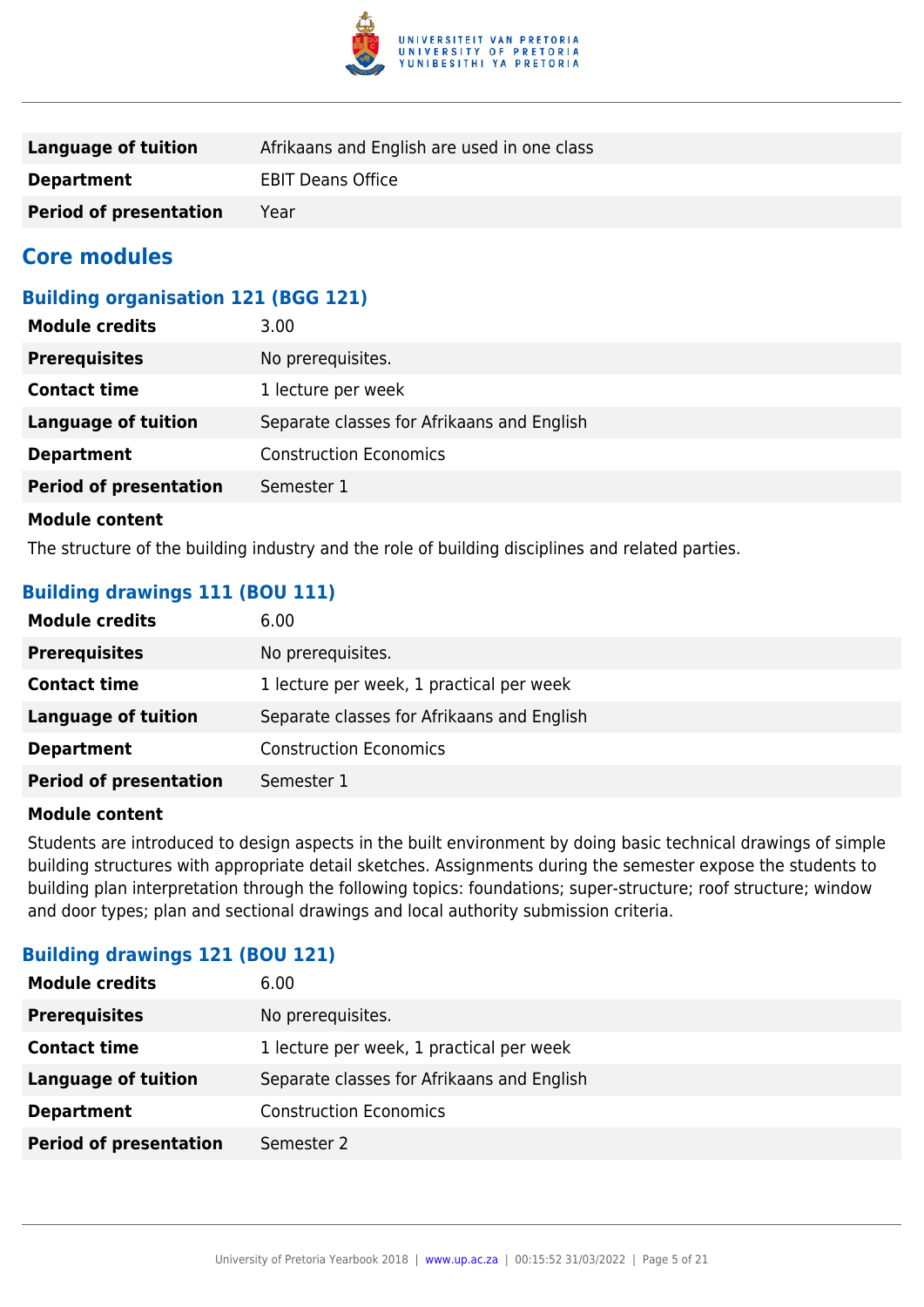

Broadens the vocabulary of the technical language from BOU 111. Students are introduced to other aspects of the building industry that include the following topics: topography; symbols; ergonomic design principles; orientation of buildings; perspective drawings; waterproofing and dampcourse applications.

#### **Building science 110 (BWT 110)**

| <b>Module credits</b>         | 9.00                                       |
|-------------------------------|--------------------------------------------|
| <b>Prerequisites</b>          | No prerequisites.                          |
| <b>Contact time</b>           | 3 lectures per week                        |
| Language of tuition           | Separate classes for Afrikaans and English |
| <b>Department</b>             | <b>Construction Economics</b>              |
| <b>Period of presentation</b> | Semester 1                                 |
|                               |                                            |

#### **Module content**

Principles, methods and materials used in best practice in the construction of simple single-storey buildings up to wall plate height.

#### **Building science 120 (BWT 120)**

| <b>Module credits</b>         | 9.00                                       |
|-------------------------------|--------------------------------------------|
| <b>Prerequisites</b>          | <b>BWT 110 GS</b>                          |
| <b>Contact time</b>           | 3 lectures per week                        |
| Language of tuition           | Separate classes for Afrikaans and English |
| <b>Department</b>             | <b>Construction Economics</b>              |
| <b>Period of presentation</b> | Semester 2                                 |

#### **Module content**

Principles, methods and materials used in best practice in the construction of simple single-storey buildings from wall plate height to completion including finishes and external work. Introduction to alternative practices and materials for sustainability.

#### **Economics 110 (EKN 110)**

| <b>Module credits</b>      | 10.00                                                                                                                                                                               |
|----------------------------|-------------------------------------------------------------------------------------------------------------------------------------------------------------------------------------|
| <b>Service modules</b>     | Faculty of Engineering, Built Environment and Information Technology<br><b>Faculty of Education</b><br><b>Faculty of Humanities</b><br>Faculty of Natural and Agricultural Sciences |
| <b>Prerequisites</b>       | No prerequisites.                                                                                                                                                                   |
| <b>Contact time</b>        | 1 discussion class per week, 2 lectures per week                                                                                                                                    |
| <b>Language of tuition</b> | Separate classes for Afrikaans and English                                                                                                                                          |
| <b>Department</b>          | Economics                                                                                                                                                                           |
|                            |                                                                                                                                                                                     |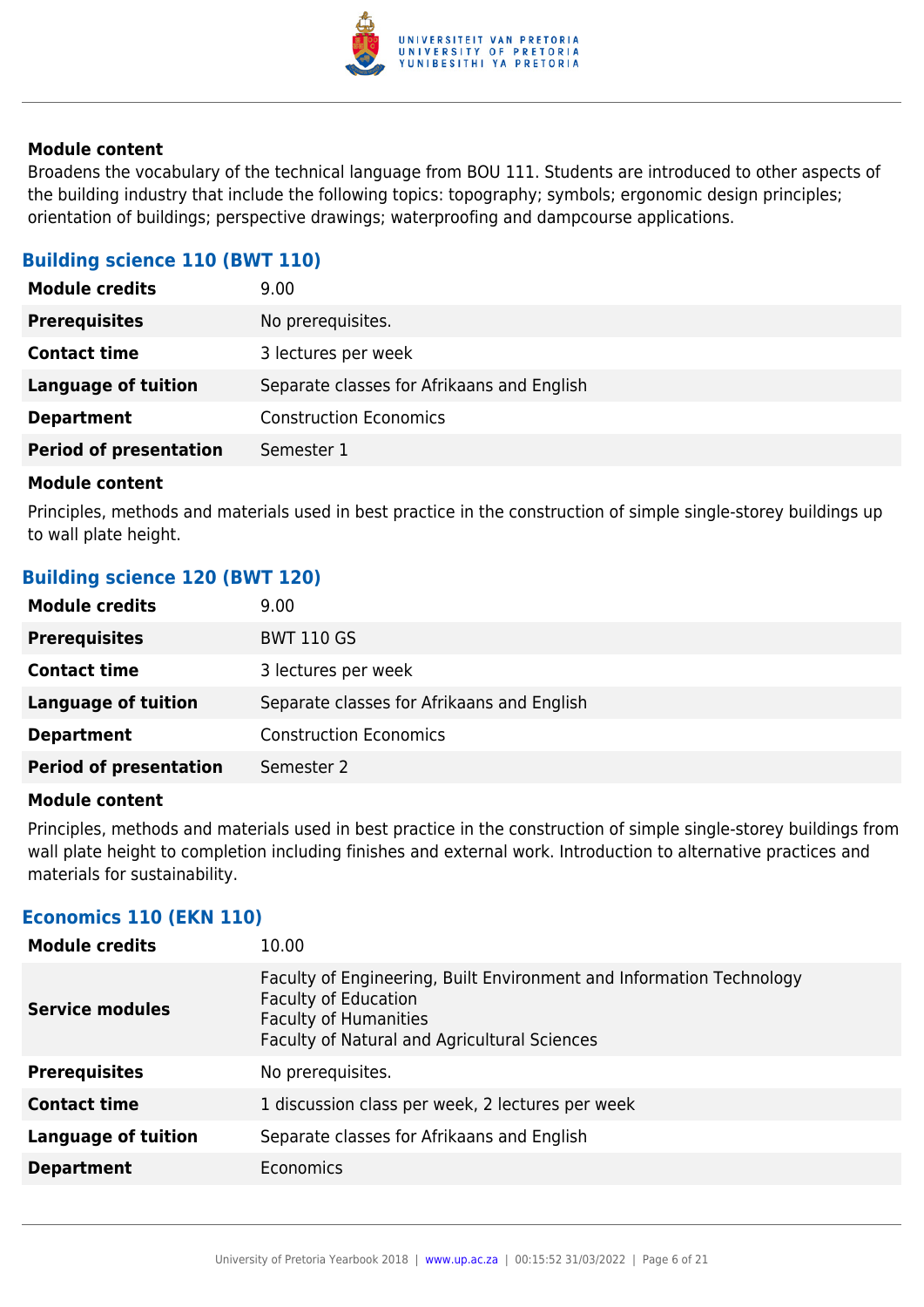

#### **Period of presentation** Semester 1

#### **Module content**

This module deals with the core principles of economics. A distinction between macroeconomics and microeconomics is made. A discussion of the market system and circular flow of goods, services and money is followed by a section dealing with microeconomic principles, including demand and supply analysis, consumer behaviour and utility maximisation, production and the costs thereof, and the different market models and firm behaviour. Labour market institutions and issues, wage determination, as well as income inequality and poverty are also addressed. A section of money, banking, interest rates and monetary policy concludes the course.

#### **Economics 120 (EKN 120)**

| <b>Module credits</b>         | 10.00                                                                                                                                                                               |
|-------------------------------|-------------------------------------------------------------------------------------------------------------------------------------------------------------------------------------|
| <b>Service modules</b>        | Faculty of Engineering, Built Environment and Information Technology<br><b>Faculty of Education</b><br><b>Faculty of Humanities</b><br>Faculty of Natural and Agricultural Sciences |
| <b>Prerequisites</b>          | EKN 110 GS or EKN 113 GS and at least 4 (50-59%) in Mathematics in the Grade<br>12 examination or 60% in STK 113 and concurrently registered for STK 123                            |
| <b>Contact time</b>           | 1 discussion class per week, 2 lectures per week                                                                                                                                    |
| <b>Language of tuition</b>    | Separate classes for Afrikaans and English                                                                                                                                          |
| <b>Department</b>             | Economics                                                                                                                                                                           |
| <b>Period of presentation</b> | Semester 2                                                                                                                                                                          |

#### **Module content**

This module deals with the core principles of economics, especially macroeconomic measurement the private and public sectors of the South African economy receive attention, while basic macroeconomic relationships and the measurement of domestic output and national income are discussed. Aggregate demand and supply analysis stands core to this course which is also used to introduce students to the analysis of economic growth, unemployment and inflation. The microeconomics of government is addressed in a separate section, followed by a section on international economics, focusing on international trade, exchange rates and the balance of payments. The economics of developing countries and South Africa in the global economy conclude the course.

#### **Real estate 110 (EWS 110)**

| <b>Module credits</b>         | 6.00                                       |
|-------------------------------|--------------------------------------------|
| <b>Prerequisites</b>          | No prerequisites.                          |
| <b>Contact time</b>           | 2 lectures per week                        |
| <b>Language of tuition</b>    | Separate classes for Afrikaans and English |
| <b>Department</b>             | <b>Construction Economics</b>              |
| <b>Period of presentation</b> | Semester 1                                 |

#### **Module content**

Introduction to real estate. Different stakeholders in the property industry and the relationship to other industries. Fields of specialization in the property industry and the role and interaction of each.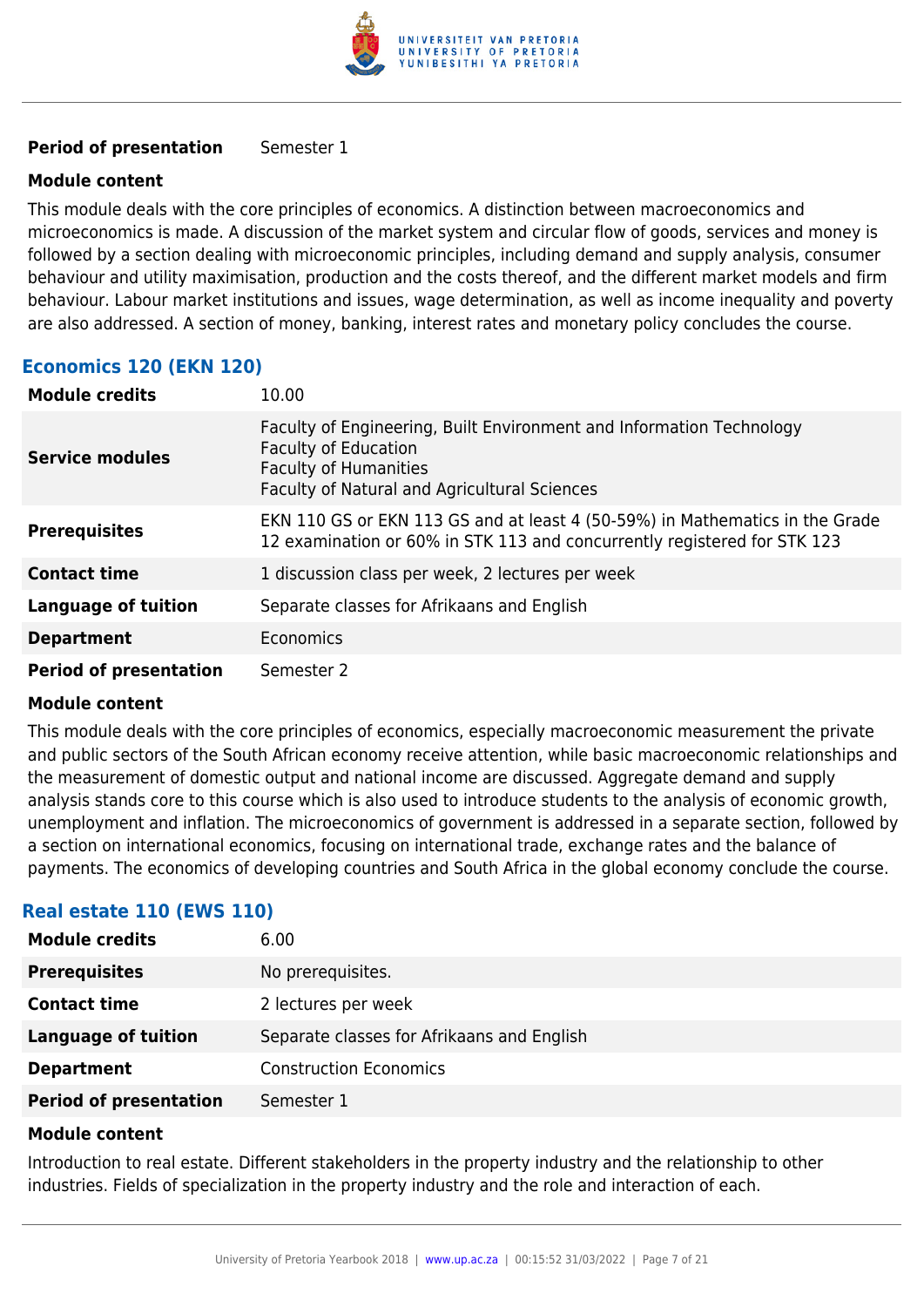

#### **Real estate 120 (EWS 120)**

| <b>Module credits</b>         | 6.00                                       |
|-------------------------------|--------------------------------------------|
| <b>Prerequisites</b>          | EWS 110                                    |
| <b>Contact time</b>           | 2 lectures per week                        |
| <b>Language of tuition</b>    | Separate classes for Afrikaans and English |
| <b>Department</b>             | <b>Construction Economics</b>              |
| <b>Period of presentation</b> | Semester 2                                 |
|                               |                                            |

#### **Module content**

Introduction to property development. A study of the principles of property development including the relevant statutes and ordinances: Urban development, control of land in South Africa. Town planning.

#### **Building services 112 (GBD 112)**

| <b>Module credits</b>         | 6.00                                       |
|-------------------------------|--------------------------------------------|
| <b>Prerequisites</b>          | No prerequisites.                          |
| <b>Contact time</b>           | 2 lectures per week                        |
| Language of tuition           | Separate classes for Afrikaans and English |
| <b>Department</b>             | <b>Construction Economics</b>              |
| <b>Period of presentation</b> | Semester 1                                 |

#### **Module content**

Sanitary services; soil and waste drainage for simple, multi-storey and multi-purpose buildings; local sewage bylaws; construction of all types of sewage and sanitary fittings.

#### **Building services 122 (GBD 122)**

| <b>Module credits</b>         | 6.00                                       |
|-------------------------------|--------------------------------------------|
| <b>Prerequisites</b>          | No prerequisites.                          |
| <b>Contact time</b>           | 2 lectures per week                        |
| <b>Language of tuition</b>    | Separate classes for Afrikaans and English |
| <b>Department</b>             | <b>Construction Economics</b>              |
| <b>Period of presentation</b> | Semester 2                                 |

#### **Module content**

Sanitary services; hot and cold-water supply to simple and multi-storey buildings; local by-laws; water reticulation to town development; different hot-water systems; water purification systems; water and energy saving.

#### **Quantities 101 (HVH 101)**

| <b>Module credits</b> | 24.00             |
|-----------------------|-------------------|
| <b>Prerequisites</b>  | No prerequisites. |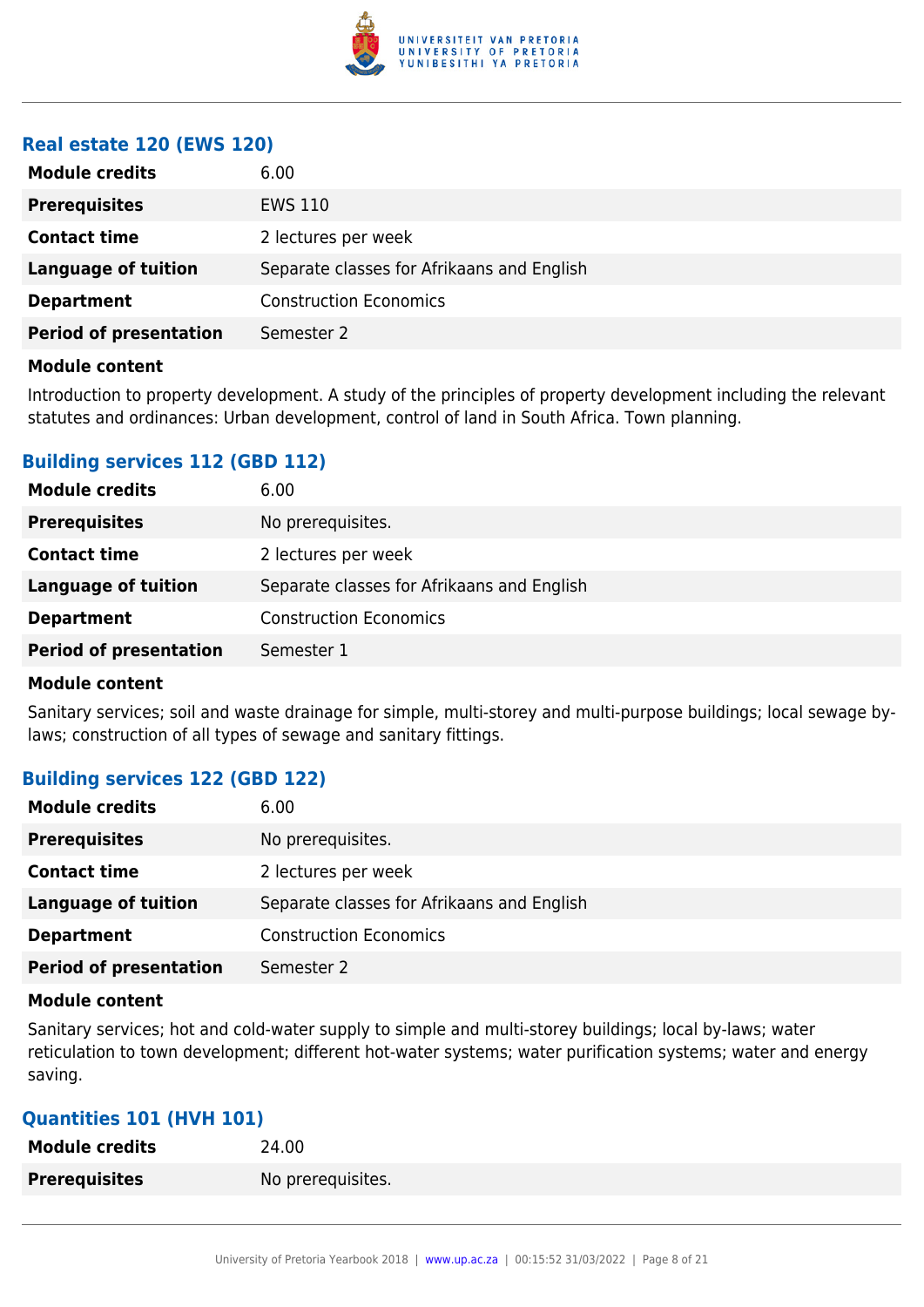

| <b>Contact time</b>           | 1 practical per week, 3 lectures per week  |
|-------------------------------|--------------------------------------------|
| Language of tuition           | Separate classes for Afrikaans and English |
| <b>Department</b>             | <b>Construction Economics</b>              |
| <b>Period of presentation</b> | Year                                       |

Introduction to quantity surveying, mensuration; interpretation of drawings, methodology of measuring, working up processes, general instructions, measuring of simple building elements.

#### **History of the environment 122 (OMG 122)**

| <b>Module credits</b>         | 6.00                           |
|-------------------------------|--------------------------------|
| <b>Prerequisites</b>          | No prerequisites.              |
| <b>Contact time</b>           | 2 lectures per week            |
| <b>Language of tuition</b>    | Module is presented in English |
| <b>Department</b>             | Architecture                   |
| <b>Period of presentation</b> | Semester 2                     |

#### **Module content**

Introduction to the vocabulary of the built environment as developed over the history of human settlement. Concise history of the development of the built environment from early settlement to modern cities. The role and responsibilities of the built environment professional in engaging with built environment heritage in the form of cultural and natural landscapes.

#### **Mathematics 134 (WTW 134)**

| <b>Module credits</b>         | 16.00                                                                                                                                       |
|-------------------------------|---------------------------------------------------------------------------------------------------------------------------------------------|
| <b>Service modules</b>        | Faculty of Engineering, Built Environment and Information Technology<br><b>Faculty of Education</b><br><b>Faculty of Veterinary Science</b> |
| <b>Prerequisites</b>          | Refer to Regulation 1.2: At least 50% for Mathematics in the Grade 12<br>examination.                                                       |
| <b>Contact time</b>           | 1 tutorial per week, 4 lectures per week                                                                                                    |
| <b>Language of tuition</b>    | Separate classes for Afrikaans and English                                                                                                  |
| <b>Department</b>             | Mathematics and Applied Mathematics                                                                                                         |
| <b>Period of presentation</b> | Semester 1                                                                                                                                  |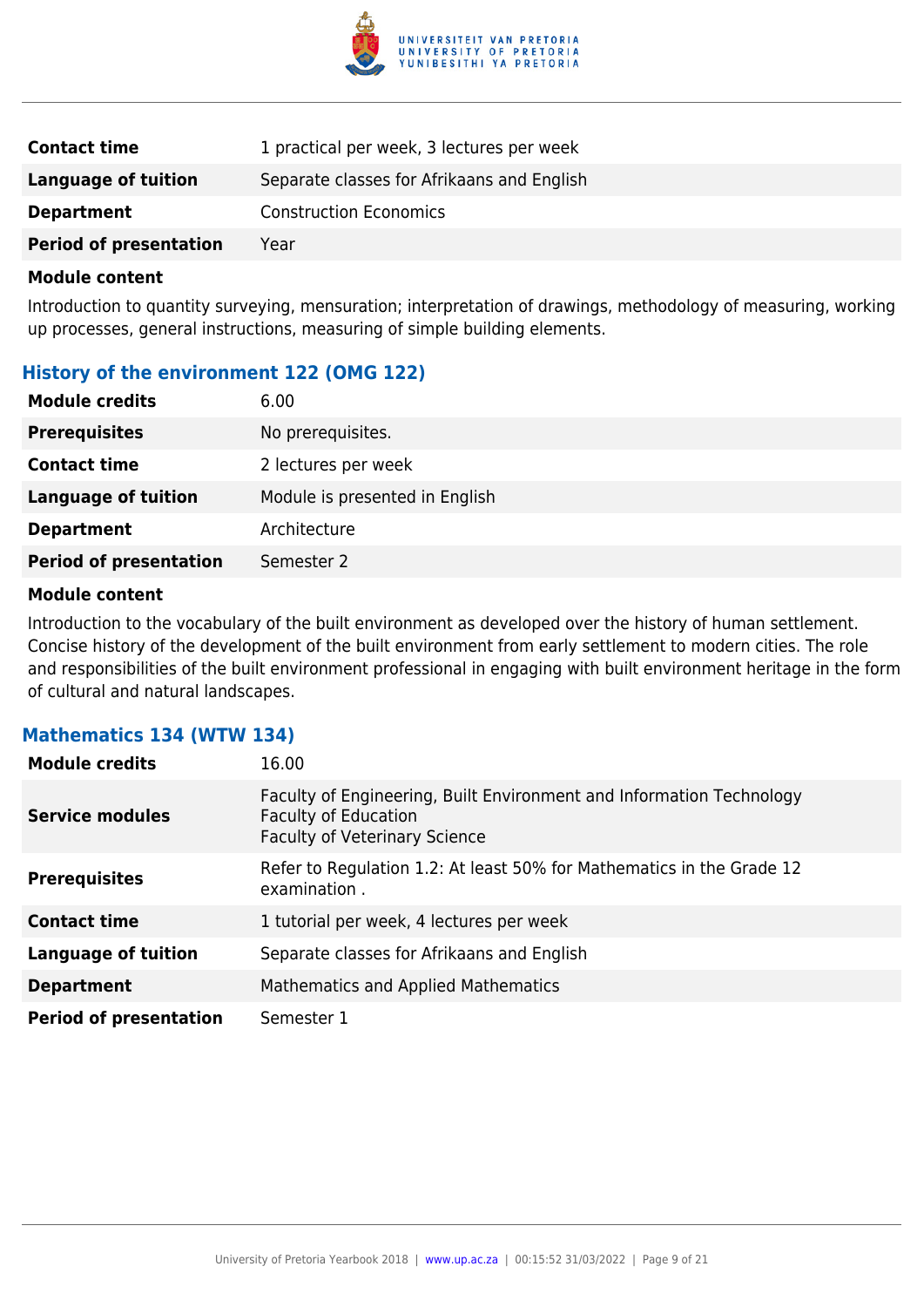

\*Students will not be credited for more than one of the following modules for their degree: WTW 134, WTW 165, WTW 114, WTW 158. WTW 134 does not lead to admission to Mathematics at 200 level and is intended for students who require Mathematics at 100 level only. WTW 134 is offered as WTW 165 in the second semester only to students who have applied in the first semester of the current year for the approximately 65 MBChB, or the 5-6 BChD places becoming available in the second semester and who were therefore enrolled for MGW 112 in the first semester of the current year.

Functions, derivatives, interpretation of the derivative, rules of differentiation, applications of differentiation, integration, interpretation of the definite integral, applications of integration. Matrices, solutions of systems of equations. All topics are studied in the context of applications.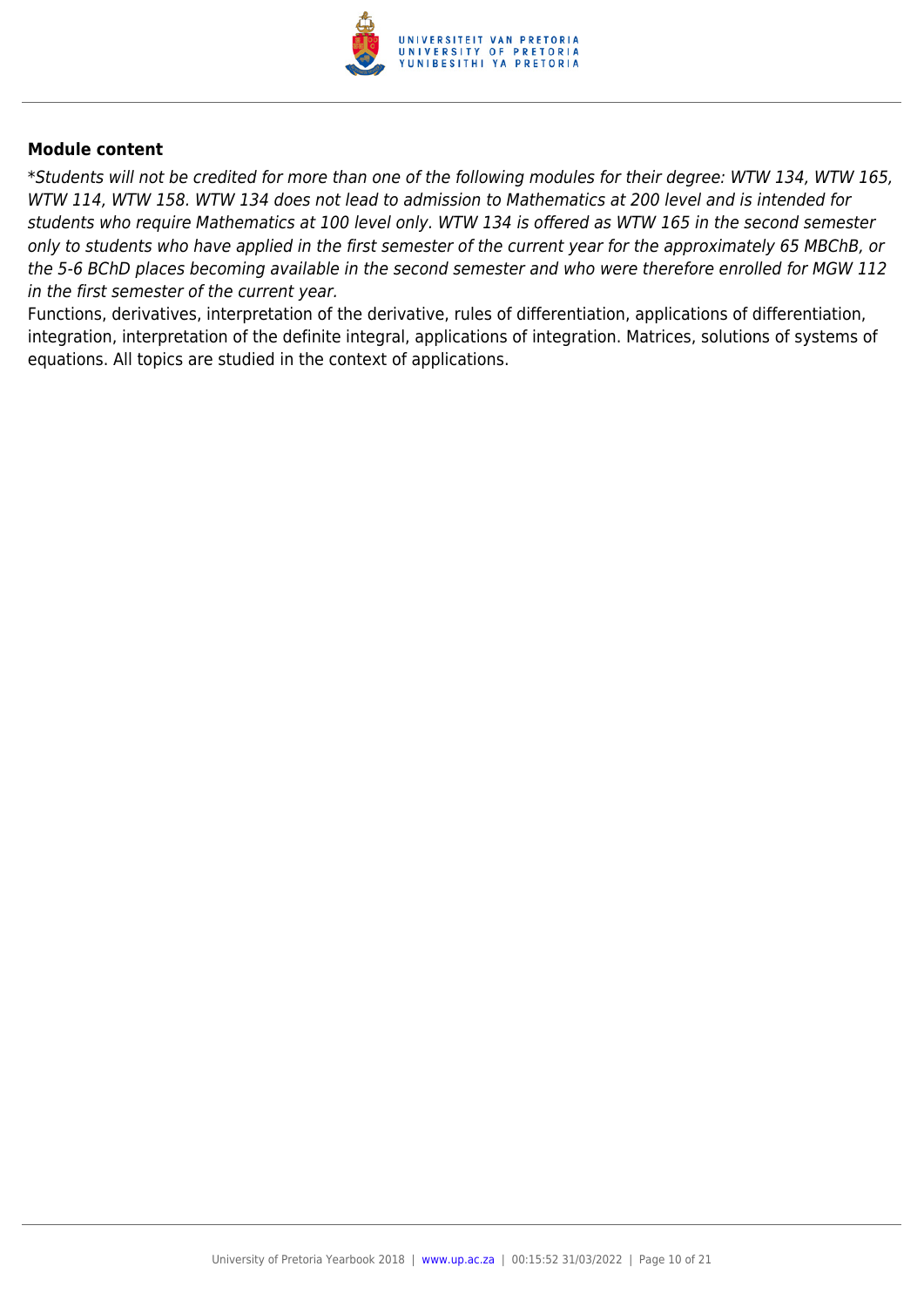

## Curriculum: Year 2

**Minimum credits: 98**

### **Core modules**

#### **Building science 210 (BWT 210)**

| <b>Module credits</b>         | 9.00                                        |
|-------------------------------|---------------------------------------------|
| <b>Prerequisites</b>          | BWT 110 GS and BWT 120 GS                   |
| <b>Contact time</b>           | 3 lectures per week                         |
| Language of tuition           | Afrikaans and English are used in one class |
| <b>Department</b>             | <b>Construction Economics</b>               |
| <b>Period of presentation</b> | Semester 1                                  |

#### **Module content**

Erection and construction of multi-storey buildings, including site management and temporary site work, building equipment and earthwork machinery, specialised foundations, bulk excavations and advanced concrete construction, including retaining walls. Timber and steel structures as construction methods.

#### **Building science 220 (BWT 220)**

| <b>Module credits</b>         | 9.00 <sub>1</sub>                           |
|-------------------------------|---------------------------------------------|
| <b>Prerequisites</b>          | No prerequisites.                           |
| <b>Contact time</b>           | 3 lectures per week                         |
| <b>Language of tuition</b>    | Afrikaans and English are used in one class |
| <b>Department</b>             | <b>Construction Economics</b>               |
| <b>Period of presentation</b> | Semester 2                                  |

#### **Module content**

Material study of metals and advanced materials. Study and development of sensitivity for and the philosophy of industrial safety, accident prevention and total loss control safety risk management in the construction industry.

#### **Property valuation 200 (EDW 200)**

| <b>Module credits</b>         | 12.00                                      |
|-------------------------------|--------------------------------------------|
| <b>Prerequisites</b>          | EKN 110/120, EWS 110/120                   |
| <b>Contact time</b>           | 2 lectures per week                        |
| <b>Language of tuition</b>    | Separate classes for Afrikaans and English |
| <b>Department</b>             | <b>Construction Economics</b>              |
| <b>Period of presentation</b> | Year                                       |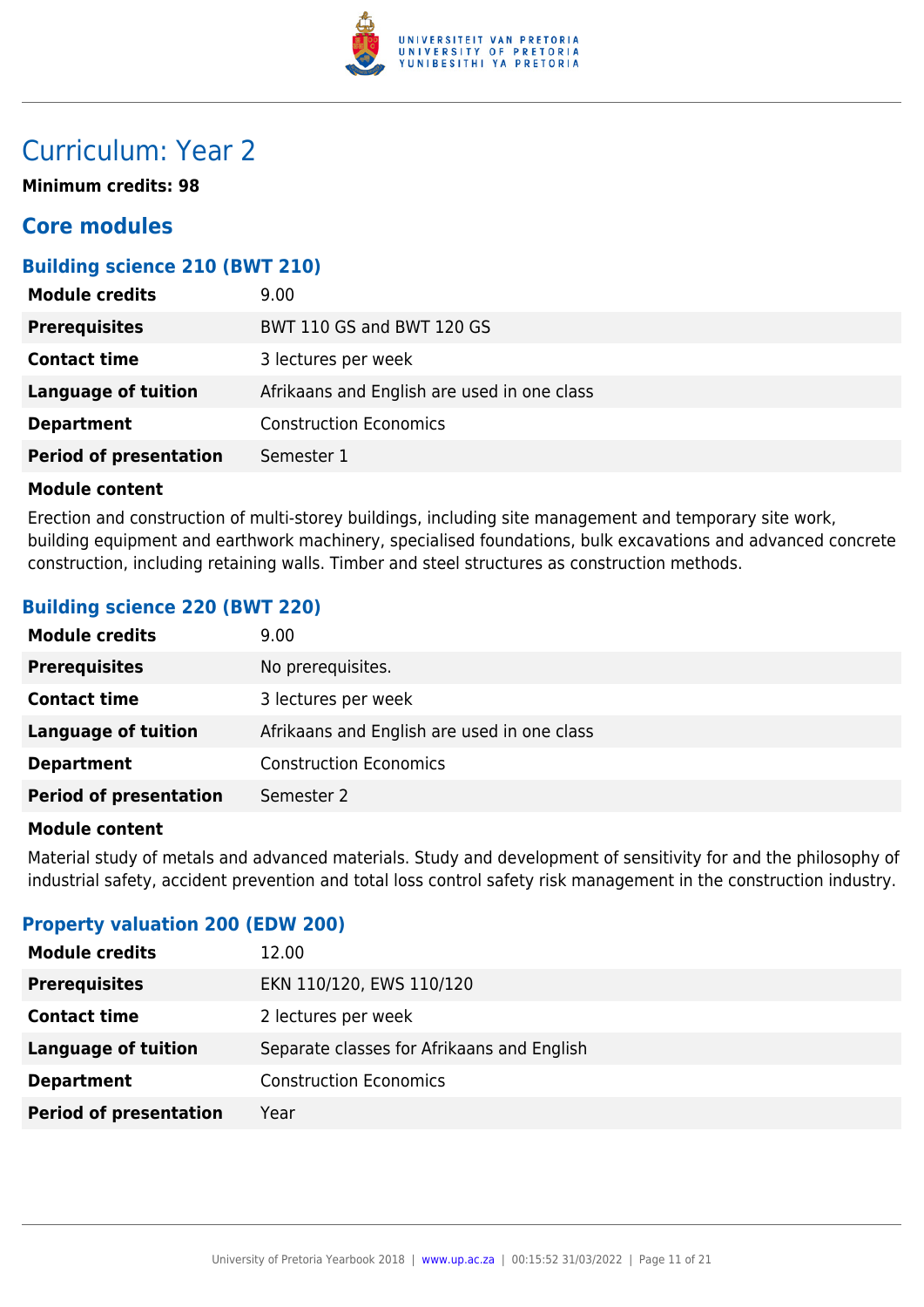

Property economics and -finance, welfare and economic efficiency: economic efficiency through the price system. Real property: characteristics and functions of the real property market; pricing of land and resources. Development: the development process; timing and rate of development; finance for development; redevelopment; public sector development; economics of planning controls; the construction industry. Urban land use: land use and land values; pattern of urban land use; growth of urban areas; quality of urban environment; housing; regional policy. The government and land resources: impact of government economic policy on land resources; theory of urban public finance; taxation and land resources; recent developments.

### **Real estate 210 (EWS 210)**

| <b>Module credits</b>         | 12.00                                      |
|-------------------------------|--------------------------------------------|
| <b>Prerequisites</b>          | EWS 110/120                                |
| <b>Contact time</b>           | 4 lectures per week                        |
| <b>Language of tuition</b>    | Separate classes for Afrikaans and English |
| <b>Department</b>             | <b>Construction Economics</b>              |
| <b>Period of presentation</b> | Semester 1                                 |

#### **Module content**

Property Management. The role of the property manager, functions of property management, the management contract, the owner/manager relationship, principles of property maintenance, principles of energy management, principles of risk management, fire prevention and control, emergency management, environmental impact and pollution aspects, management budgets.

#### **Real estate 220 (EWS 220)**

| <b>Module credits</b>         | 6.00                                       |
|-------------------------------|--------------------------------------------|
| <b>Prerequisites</b>          | EWS 110/120                                |
| <b>Contact time</b>           | 2 lectures per week                        |
| <b>Language of tuition</b>    | Separate classes for Afrikaans and English |
| <b>Department</b>             | <b>Construction Economics</b>              |
| <b>Period of presentation</b> | Semester 2                                 |

#### **Module content**

Property marketing. The role of property marketing in the real estate industry. Marketing principles and objectives. Methods of marketing of different types of property to obtain optimum results.

#### **Financial management 110 (FBS 110)**

| <b>Module credits</b>  | 10.00                                                                                                                       |
|------------------------|-----------------------------------------------------------------------------------------------------------------------------|
| <b>Service modules</b> | Faculty of Engineering, Built Environment and Information Technology<br><b>Faculty of Natural and Agricultural Sciences</b> |
| <b>Prerequisites</b>   | No prerequisites.                                                                                                           |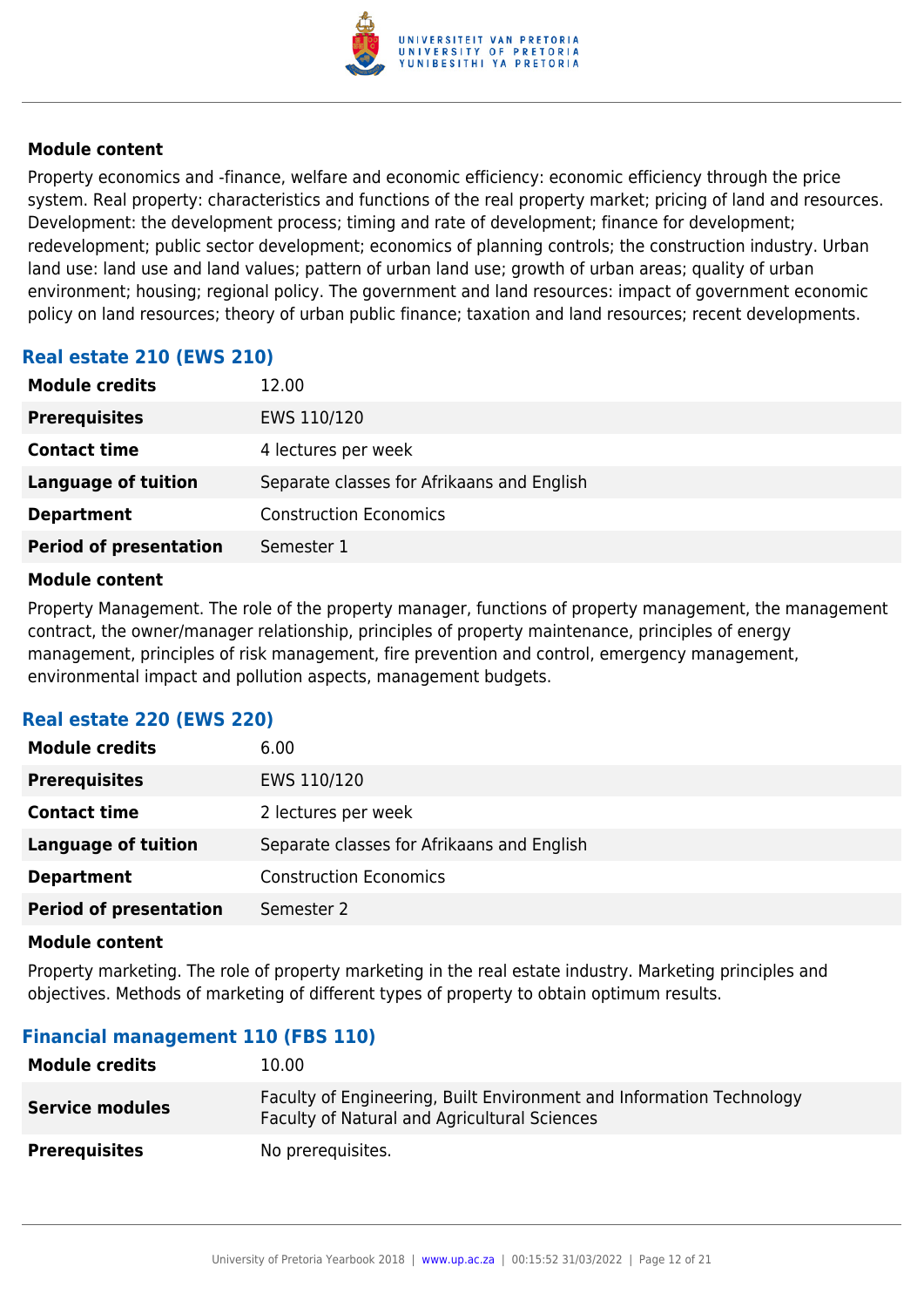

| <b>Contact time</b>           | 3 lectures per week            |
|-------------------------------|--------------------------------|
| Language of tuition           | Module is presented in English |
| <b>Department</b>             | <b>Financial Management</b>    |
| <b>Period of presentation</b> | Semester 1                     |

\*Only for BSc (Mathematical Statistics. Construction Management, Real Estate and Quantity Surveying) and BEng (Industrial Engineering) students.

Purpose and functioning of financial management. Basic financial management concepts. Accounting concepts and the use of the basic accounting equation to describe the financial position of a business. Recording of financial transactions. Relationship between cash and accounting profit. Internal control and the management of cash. Debtors and short-term investments. Stock valuation models. Depreciation. Financial statements of a business. Distinguishing characteristics of the different forms of businesses. Overview of financial markets and the role of financial institutions. Risk and return characteristics of various financial instruments. Issuing ordinary shares and debt instruments.

#### **Building services 211 (GBD 211)**

| <b>Module credits</b>         | 6.00                                        |
|-------------------------------|---------------------------------------------|
| <b>Prerequisites</b>          | No prerequisites.                           |
| <b>Contact time</b>           | 2 lectures per week                         |
| <b>Language of tuition</b>    | Afrikaans and English are used in one class |
| <b>Department</b>             | <b>Construction Economics</b>               |
| <b>Period of presentation</b> | Semester 1                                  |

#### **Module content**

Introduction to the principles of indoor comfort. Heating, ventilation and air-conditioning systems. Installation and operation of lifts and other mechanical services. Fire detection and protection.

#### **Building services 221 (GBD 221)**

| <b>Module credits</b>         | 6.00                                        |
|-------------------------------|---------------------------------------------|
| <b>Prerequisites</b>          | No prerequisites.                           |
| <b>Contact time</b>           | 2 lectures per week                         |
| Language of tuition           | Afrikaans and English are used in one class |
| <b>Department</b>             | <b>Construction Economics</b>               |
| <b>Period of presentation</b> | Semester 2                                  |

#### **Module content**

Theory of electricity; regulations of electricity-supply authorities; electrical installations; distribution of electricity.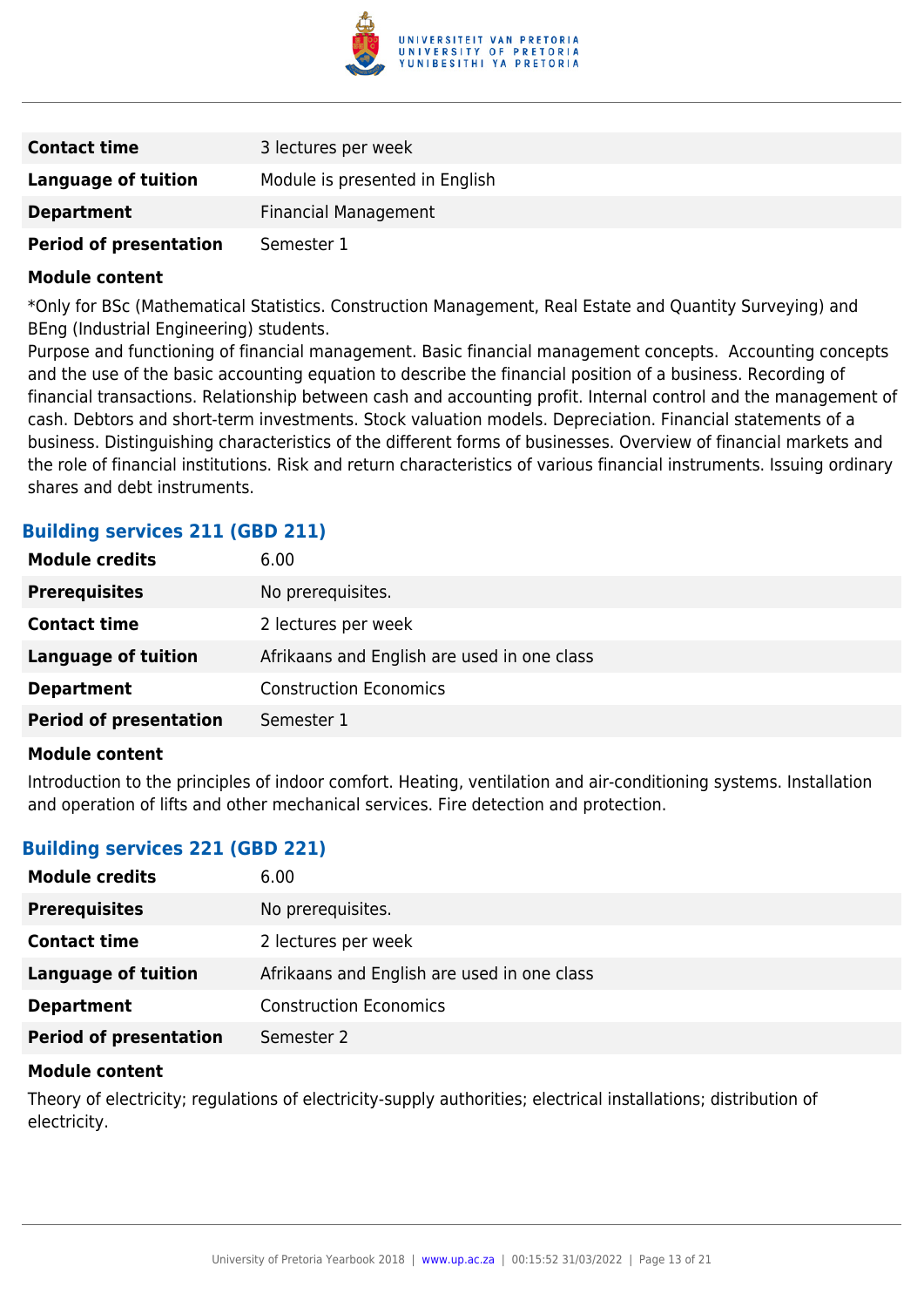

### **Civil engineering services 220 (SKE 220)**

| <b>Module credits</b>         | 9.00                                       |
|-------------------------------|--------------------------------------------|
| <b>Prerequisites</b>          | No prerequisites.                          |
| <b>Contact time</b>           | 3 lectures per week                        |
| <b>Language of tuition</b>    | Separate classes for Afrikaans and English |
| <b>Department</b>             | Civil Engineering                          |
| <b>Period of presentation</b> | Semester 2                                 |
| Module content                |                                            |

Water reticulation; sewerage reticulation; stormwater reticulation; roads.

### **Statistics 110 (STK 110)**

| <b>Module credits</b>         | 13.00                                                                                                                                                                               |
|-------------------------------|-------------------------------------------------------------------------------------------------------------------------------------------------------------------------------------|
| <b>Service modules</b>        | Faculty of Engineering, Built Environment and Information Technology<br><b>Faculty of Education</b><br><b>Faculty of Humanities</b><br>Faculty of Natural and Agricultural Sciences |
| <b>Prerequisites</b>          | At least 5 (60-69%) in Mathematics in the Grade 12 examination. Candidates who<br>do not qualify for STK 110 must register for STK 113 and STK 123                                  |
| <b>Contact time</b>           | 1 practical per week, 1 tutorial per week, 3 lectures per week                                                                                                                      |
| <b>Language of tuition</b>    | Separate classes for Afrikaans and English                                                                                                                                          |
| <b>Department</b>             | <b>Statistics</b>                                                                                                                                                                   |
| <b>Period of presentation</b> | Semester 1                                                                                                                                                                          |

#### **Module content**

Descriptive statistics:

Sampling and the collection of data; frequency distributions and graphical representations. Descriptive measures of location and dispersion.

Probability and inference:

Introductory probability theory and theoretical distributions. Sampling distributions. Estimation theory and hypothesis testing of sampling averages and proportions (one and two-sample cases). Identification, use, evaluation and interpretation of statistical computer packages and statistical techniques.

#### **Statistics 161 (STK 161)**

| <b>Module credits</b>      | 6.00                                                                                                                 |
|----------------------------|----------------------------------------------------------------------------------------------------------------------|
| <b>Service modules</b>     | Faculty of Engineering, Built Environment and Information Technology<br>Faculty of Natural and Agricultural Sciences |
| <b>Prerequisites</b>       | STK 110 GS or both STK 113 GS and STK 123 GS                                                                         |
| <b>Contact time</b>        | 1 practical per week, 3 lectures per week                                                                            |
| <b>Language of tuition</b> | Separate classes for Afrikaans and English                                                                           |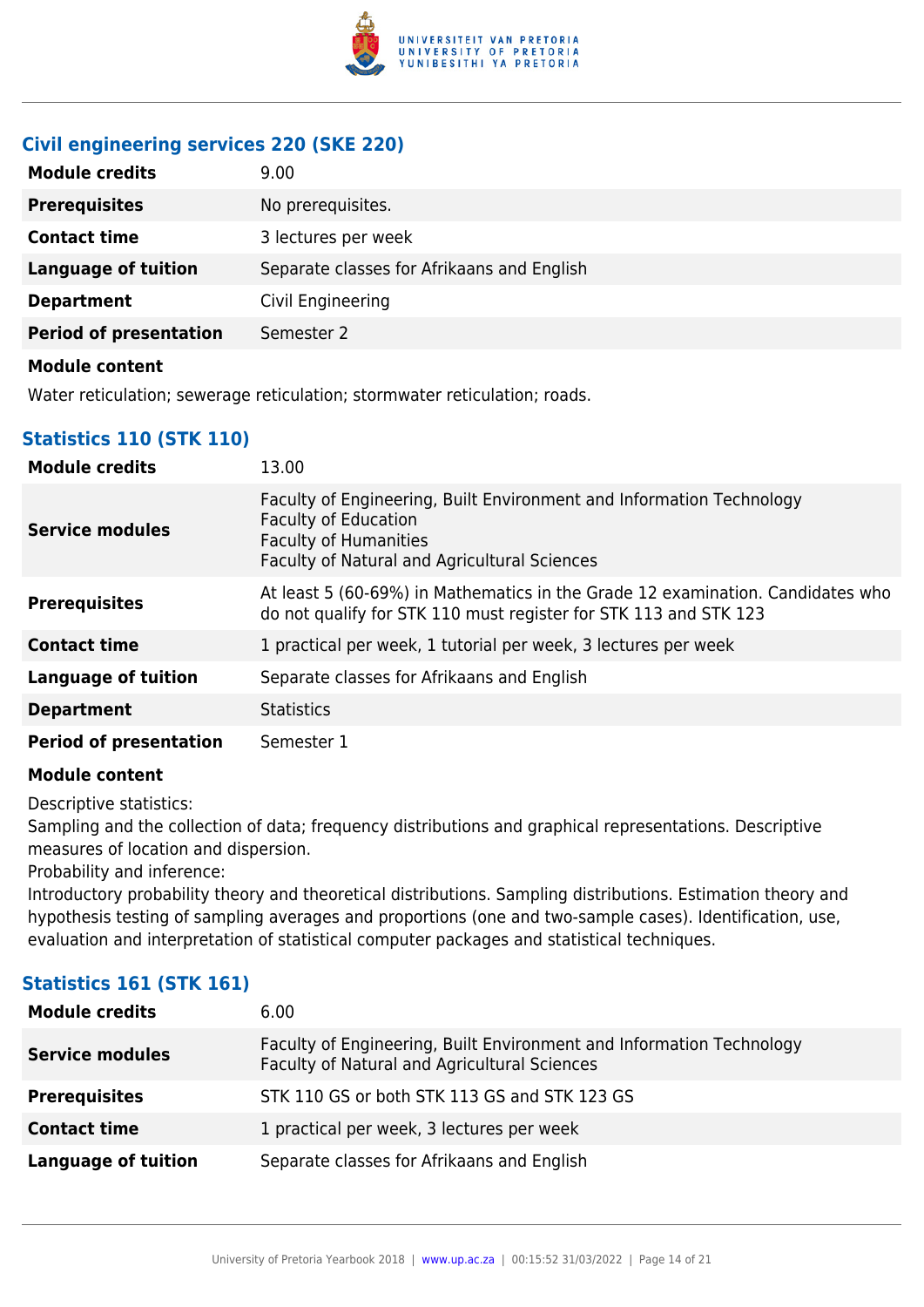

| <b>Statistics</b> |
|-------------------|
|                   |

**Period of presentation** Quarter 3

#### **Module content**

\*Offered by the Department of Statistics

Multivariate statistics analysis of variance; categorical data analysis; distribution-free methods; curve fitting, regression and correlation; the analysis of time series and indices. Identification, use, evaluation and interpretation of statistical computer packages and statistical techniques.

This module is also presented as an anti-semester bilingual module.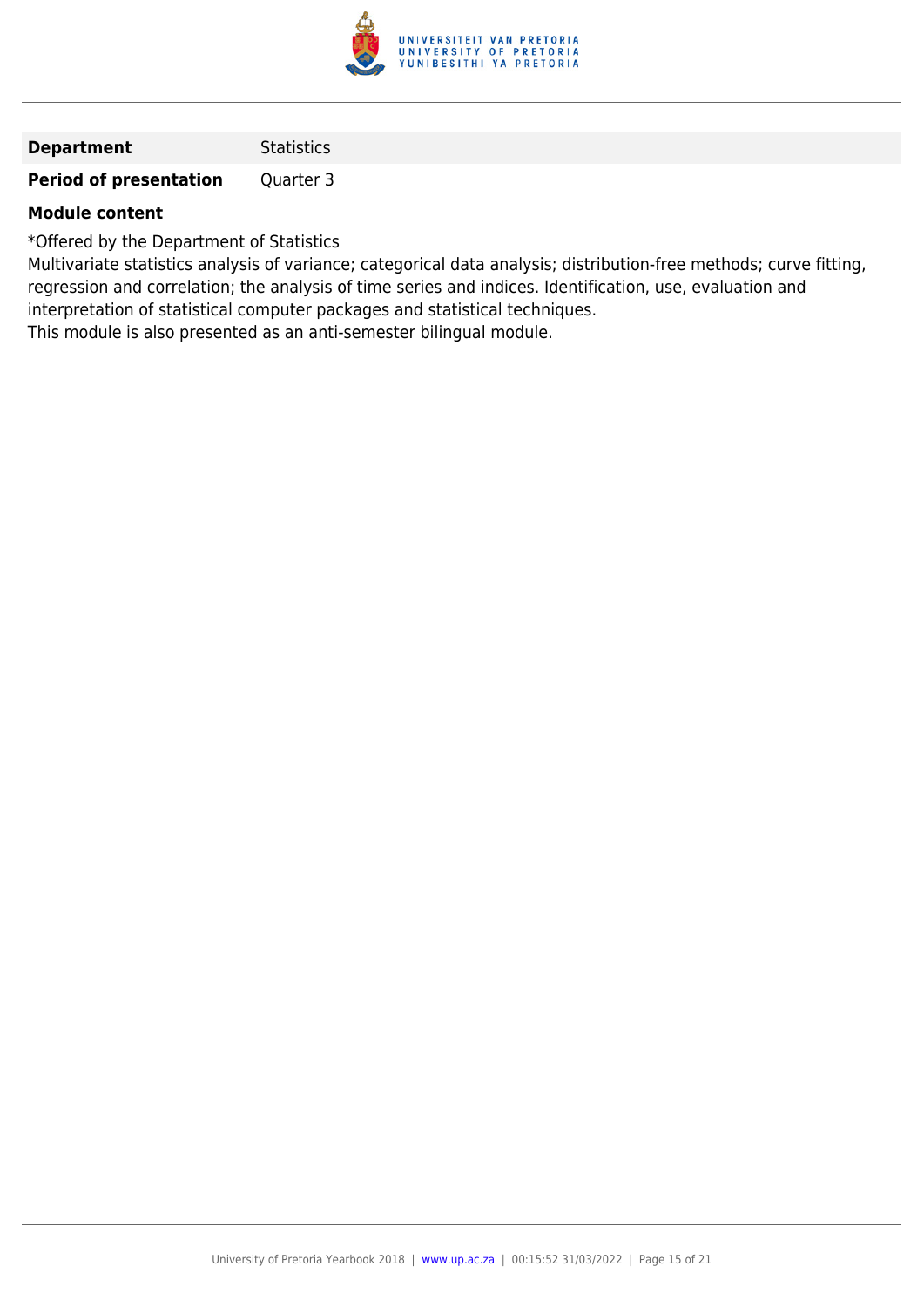

## Curriculum: Final year

**Minimum credits: 138**

## **Core modules**

#### **Business law 310 (BER 310)**

| <b>Module credits</b>         | 16.00                                                                |
|-------------------------------|----------------------------------------------------------------------|
| <b>Service modules</b>        | Faculty of Engineering, Built Environment and Information Technology |
| <b>Prerequisites</b>          | No prerequisites.                                                    |
| <b>Contact time</b>           | 4 lectures per week                                                  |
| <b>Language of tuition</b>    | Separate classes for Afrikaans and English                           |
| <b>Department</b>             | Mercantile Law                                                       |
| <b>Period of presentation</b> | Semester 1                                                           |

#### **Module content**

**Housing 320 (BHU 320)**

Introduction to law. General principles of the law of contract. Specific contracts: purchase contracts; letting and hiring of work; employment contracts. Agency. General aspects of entrepreneurial law. Dispute resolution mediation and arbitration.

| <b>Module credits</b>         | 6.00                                        |
|-------------------------------|---------------------------------------------|
| <b>Prerequisites</b>          | No prerequisites.                           |
| <b>Contact time</b>           | 2 lectures per week                         |
| <b>Language of tuition</b>    | Afrikaans and English are used in one class |
| <b>Department</b>             | <b>Construction Economics</b>               |
| <b>Period of presentation</b> | Semester 2                                  |

#### **Module content**

Concepts, principles, history, current trends in settlement, shelter and integrated living environments; role of housing in society; statutory policy and planning frameworks and paradigms; housing delivery options; housing development management; financing and property rights options; housing types and densities; housing product, norms and standards; management and maintenance of social housing stock; housing needs assessment and post-occupancy evaluation; consumer education and protection.

#### **Building science 310 (BWT 310)**

| <b>Module credits</b>      | 9.00                                        |
|----------------------------|---------------------------------------------|
| <b>Prerequisites</b>       | No prerequisites.                           |
| <b>Contact time</b>        | 3 lectures per week                         |
| <b>Language of tuition</b> | Afrikaans and English are used in one class |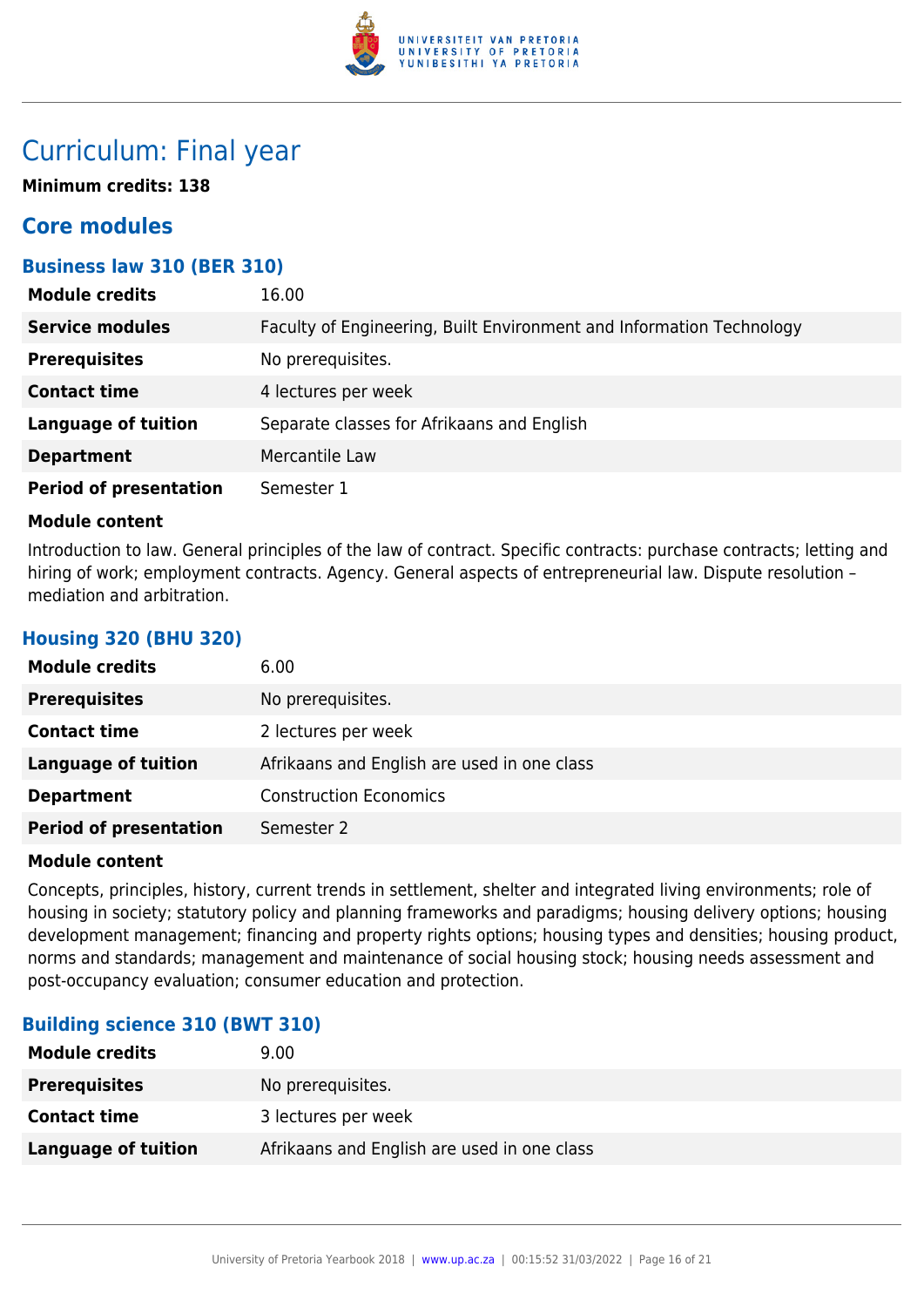

| <b>Department</b> | <b>Construction Economics</b> |  |
|-------------------|-------------------------------|--|
|                   |                               |  |

**Period of presentation** Semester 1

#### **Module content**

Erection and construction of specialised building components and finishes. Acoustics. Material study of plastics, glues, rubber, mastics, bonding agents, fibre cement, bituminous products, sealers, epoxies and waterproofing.

#### **Building science 320 (BWT 320)**

| <b>Module credits</b>         | 9.00                                        |
|-------------------------------|---------------------------------------------|
| <b>Prerequisites</b>          | No prerequisites.                           |
| <b>Contact time</b>           | 3 lectures per week                         |
| Language of tuition           | Afrikaans and English are used in one class |
| <b>Department</b>             | <b>Construction Economics</b>               |
| <b>Period of presentation</b> | Semester 2                                  |

#### **Module content**

Thermal properties of insulation systems and construction materials. Critical review of current development and construction practice; alternative construction technologies; innovation in construction; technical evaluation of innovative construction materials and methods; life cycle costing and life cycle analysis; the National Building Regulations.

#### **Property valuation 300 (EDW 300)**

| <b>Module credits</b>         | 12.00                                      |
|-------------------------------|--------------------------------------------|
| <b>Prerequisites</b>          | <b>EDW 200</b>                             |
| <b>Contact time</b>           | 2 lectures per week                        |
| <b>Language of tuition</b>    | Separate classes for Afrikaans and English |
| <b>Department</b>             | <b>Construction Economics</b>              |
| <b>Period of presentation</b> | Year                                       |

#### **Module content**

The concept of value, the valuer, standard of valuations, the Surveyor-general, local authorities, land use planning, town planning regulations, calculation of areas, records of the valuer. Factors affecting the value of different types of properties, appreciation and depreciation, different approaches to valuation, the value of improvements, the valuation report.

#### **Introduction to property law 320 (EOW 320)**

| <b>Module credits</b> | 6.00                                       |
|-----------------------|--------------------------------------------|
| <b>Prerequisites</b>  | No prerequisites.                          |
| <b>Contact time</b>   | 2 lectures per week                        |
| Language of tuition   | Separate classes for Afrikaans and English |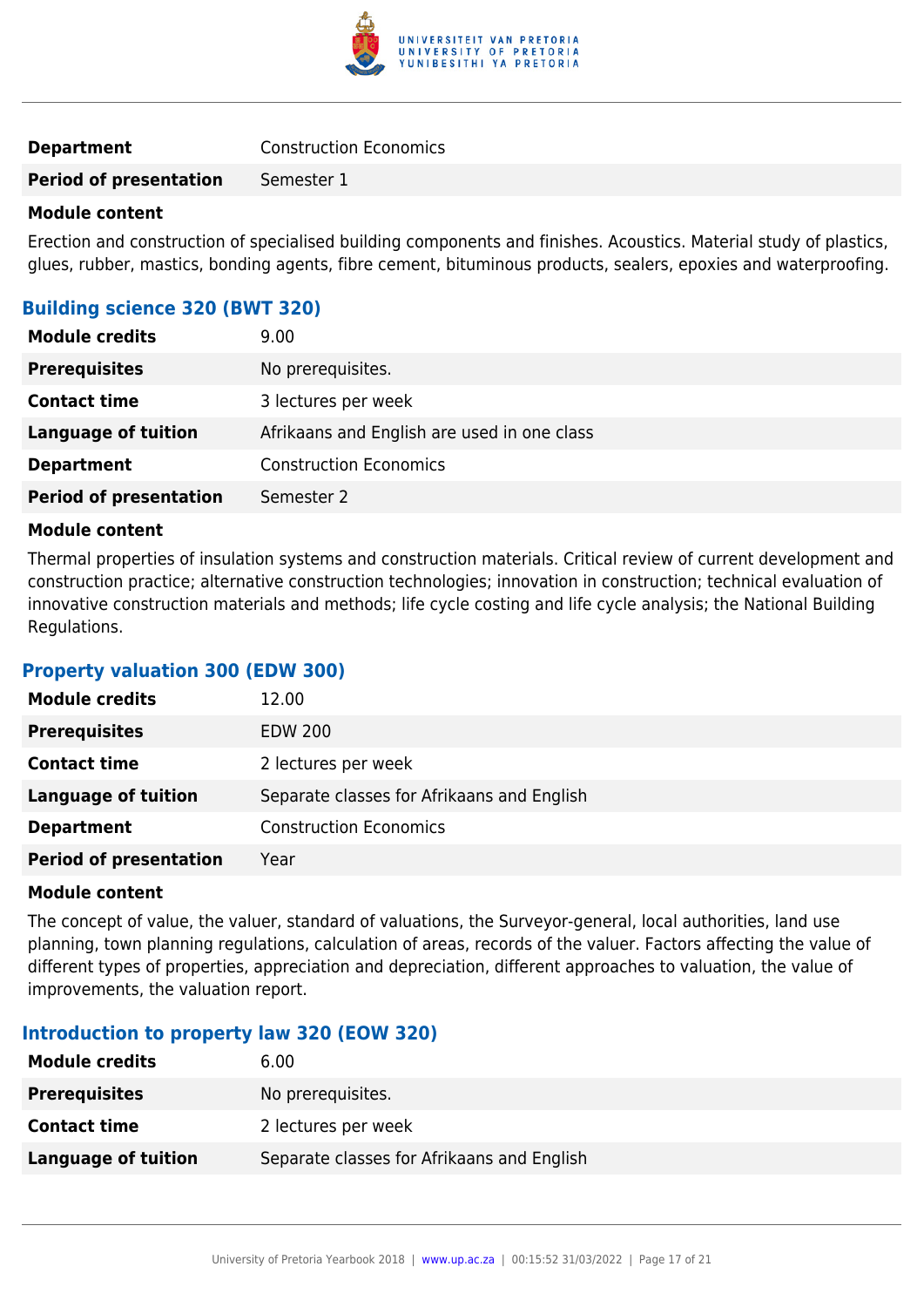

|  | <b>Construction Economics</b> |
|--|-------------------------------|

**Period of presentation** Semester 2

#### **Module content**

Moveable and immovable property. Rights over immovable property; private legal circumscription of ownership; relevant legislation pertaining to property; real securities; the registration of rights; zoning regulations.

#### **Real estate 310 (EWS 310)**

| <b>Module credits</b>         | 9.00                                       |
|-------------------------------|--------------------------------------------|
| <b>Prerequisites</b>          | <b>EWS 210</b>                             |
| <b>Contact time</b>           | 3 lectures per week                        |
| <b>Language of tuition</b>    | Separate classes for Afrikaans and English |
| <b>Department</b>             | <b>Construction Economics</b>              |
| <b>Period of presentation</b> | Semester 1                                 |

#### **Module content**

Property investment. The nature and scope of real estate investment, objectives of property investors, participants in the property investment process, the investment decision process, investment criteria, investment time horizons, decision-making approaches, different taxes applicable to property investment and development.

#### **Real estate 320 (EWS 320)**

| <b>Module credits</b>         | 9.00                                       |
|-------------------------------|--------------------------------------------|
| <b>Prerequisites</b>          | EWS 120, EDW 200                           |
| <b>Contact time</b>           | 3 lectures per week                        |
| Language of tuition           | Separate classes for Afrikaans and English |
| <b>Department</b>             | <b>Construction Economics</b>              |
| <b>Period of presentation</b> | Semester 2                                 |

#### **Module content**

Overview of property development: the establishment of townships, types of dwelling units and housing types, principles of medium and high density residential developments, sectional title and group housing, development of retirement centres, introduction to commercial property development.

#### **Financial management 210 (FBS 210)**

| <b>Module credits</b>  | 16.00                                                                                                                                                                                                                                                                 |
|------------------------|-----------------------------------------------------------------------------------------------------------------------------------------------------------------------------------------------------------------------------------------------------------------------|
| <b>Service modules</b> | Faculty of Engineering, Built Environment and Information Technology                                                                                                                                                                                                  |
| <b>Prerequisites</b>   | BCom Financial Sciences, Investment Management and Law: FRK111 and FRK121<br>(or FRK100 or 101), STK110, 120 or FBS121, and simultaneously registered for<br>FRK211;BSc Construction Management, Quantity Surveying and Real Estate:<br>FBS110,120, STK110 and STK120 |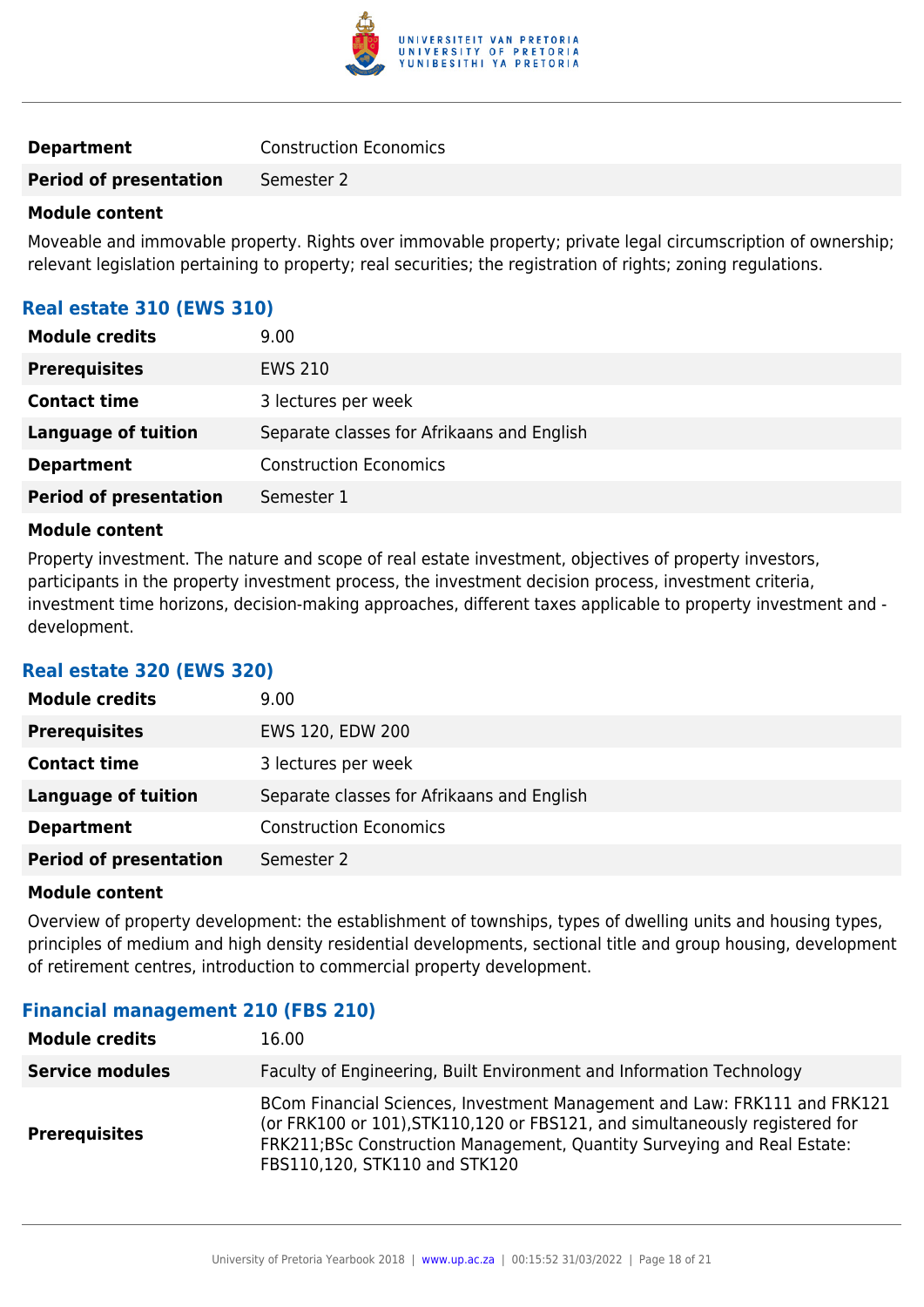

| <b>Contact time</b>           | 3 lectures per week            |
|-------------------------------|--------------------------------|
| Language of tuition           | Module is presented in English |
| <b>Department</b>             | <b>Financial Management</b>    |
| <b>Period of presentation</b> | Semester 1                     |

\*Only for BCom (Financial Sciences, Investment Management and Law) and BSc (Construction Management , Quantity Surveying and Real Estate) students.

Framework and purpose of financial management; understanding financial statements; analysis of financial statements for decision making; time value of money; risk and return relationships; business valuation; shortterm planning; current asset management.

#### **Financial management 320 (FBS 320)**

| <b>Module credits</b>         | 20.00                                                                             |
|-------------------------------|-----------------------------------------------------------------------------------|
| <b>Service modules</b>        | Faculty of Engineering, Built Environment and Information Technology              |
| <b>Prerequisites</b>          | FBS 210. Only available to 07130202, 07130203, 07130204, 07130071 and<br>07130151 |
| <b>Contact time</b>           | 3 lectures per week                                                               |
| <b>Language of tuition</b>    | Module is presented in English                                                    |
| <b>Department</b>             | <b>Financial Management</b>                                                       |
| <b>Period of presentation</b> | Semester 2                                                                        |

#### **Module content**

\*Only for BCom (Financial Sciences, Investment Management, and Law) and BSs (Construction Management, Quantity Surveying and Reak Estate) students.

Cost of capital; determination of capital requirements and the financing of a business to maintain the optimal capital structure; the investment decision and the study of financial selection criteria in the evaluation of capital investment projects; impact of inflation and risk on capital investment decisions; evaluation of leasing decisions; dividend decisions; international financial management. Valuation principles and practices: an introduction to security analysis; hybrids and derivative instruments, mergers and acquisitions.

#### **Building services 311 (GBD 311)**

| <b>Module credits</b>         | 6.00                                        |
|-------------------------------|---------------------------------------------|
| <b>Prerequisites</b>          | <b>GBD 221 GS</b>                           |
| <b>Contact time</b>           | 2 lectures per week                         |
| <b>Language of tuition</b>    | Afrikaans and English are used in one class |
| <b>Department</b>             | <b>Construction Economics</b>               |
| <b>Period of presentation</b> | Semester 1                                  |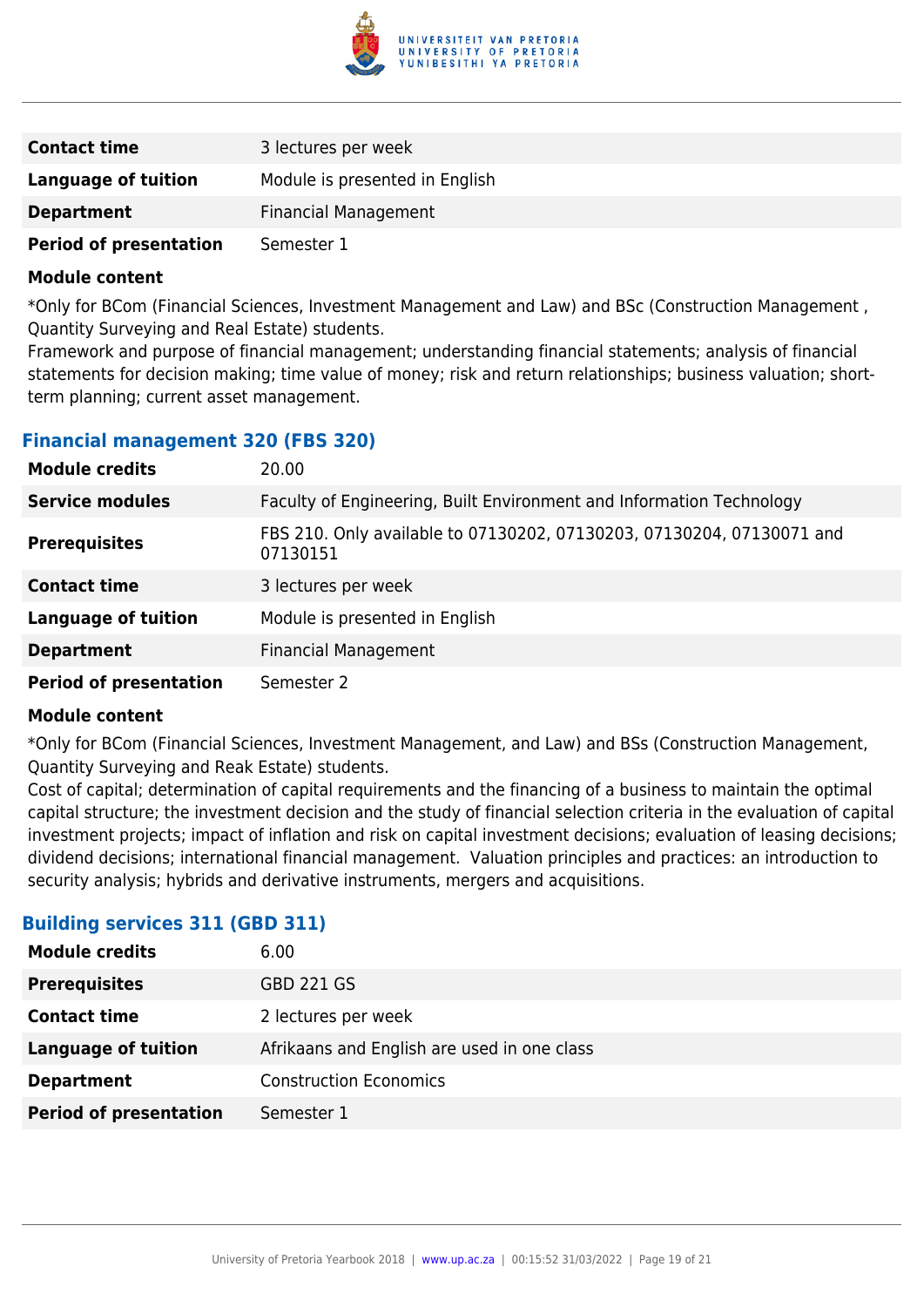

Principles of illumination; illumination installations; lightning security; security systems; communication systems. Multimedia installations.

### **Community-based project 201 (JCP 201)**

| <b>Module credits</b>         | 8.00                                       |
|-------------------------------|--------------------------------------------|
| <b>Prerequisites</b>          | No prerequisites.                          |
| <b>Contact time</b>           | 1 other contact session per week           |
| Language of tuition           | Separate classes for Afrikaans and English |
| <b>Department</b>             | <b>Informatics</b>                         |
| <b>Period of presentation</b> | Year                                       |

#### **Module content**

This project-orientated module is a form of applied learning which is directed at specific community needs and is integrated into all undergraduate academic programmes offered by the Faculty of Engineering, Built Environment and Information Technology. The main objectives with the module are as follows:

(1) The execution of a community related project aimed at achieving a beneficial impact on a chosen section of society, preferably but not exclusively, by engagement with a section of society which is different from the student's own social background.

(2) The development of an awareness of personal, social and cultural values, an attitude to be of service, and an understanding of social issues, for the purpose of being a responsible professional.

(3) The development of important multidisciplinary and life skills, such as communication, interpersonal and leadership skills.

Assessment in the module will include all or most of the following components: evaluation and approval of project proposal, assessment of oral and/or written progress reports, peer assessment in the event of team projects, written reportback by those at which the project was aimed at, and final assessment on grounds of the submission of a portfolio and a written report.

#### **Research methodology 320 (NNM 320)**

| <b>Module credits</b>         | 6.00                                       |
|-------------------------------|--------------------------------------------|
| <b>Prerequisites</b>          | No prerequisites.                          |
| <b>Contact time</b>           | 2 lectures per week                        |
| <b>Language of tuition</b>    | Separate classes for Afrikaans and English |
| <b>Department</b>             | <b>Construction Economics</b>              |
| <b>Period of presentation</b> | Semester 2                                 |

#### **Module content**

Introduction to scientific research. Planning and preparation of a research project. Different research methods.

#### **Sustainable construction 320 (VKN 320)**

| <b>Module credits</b> | 6.00 |
|-----------------------|------|
|                       |      |